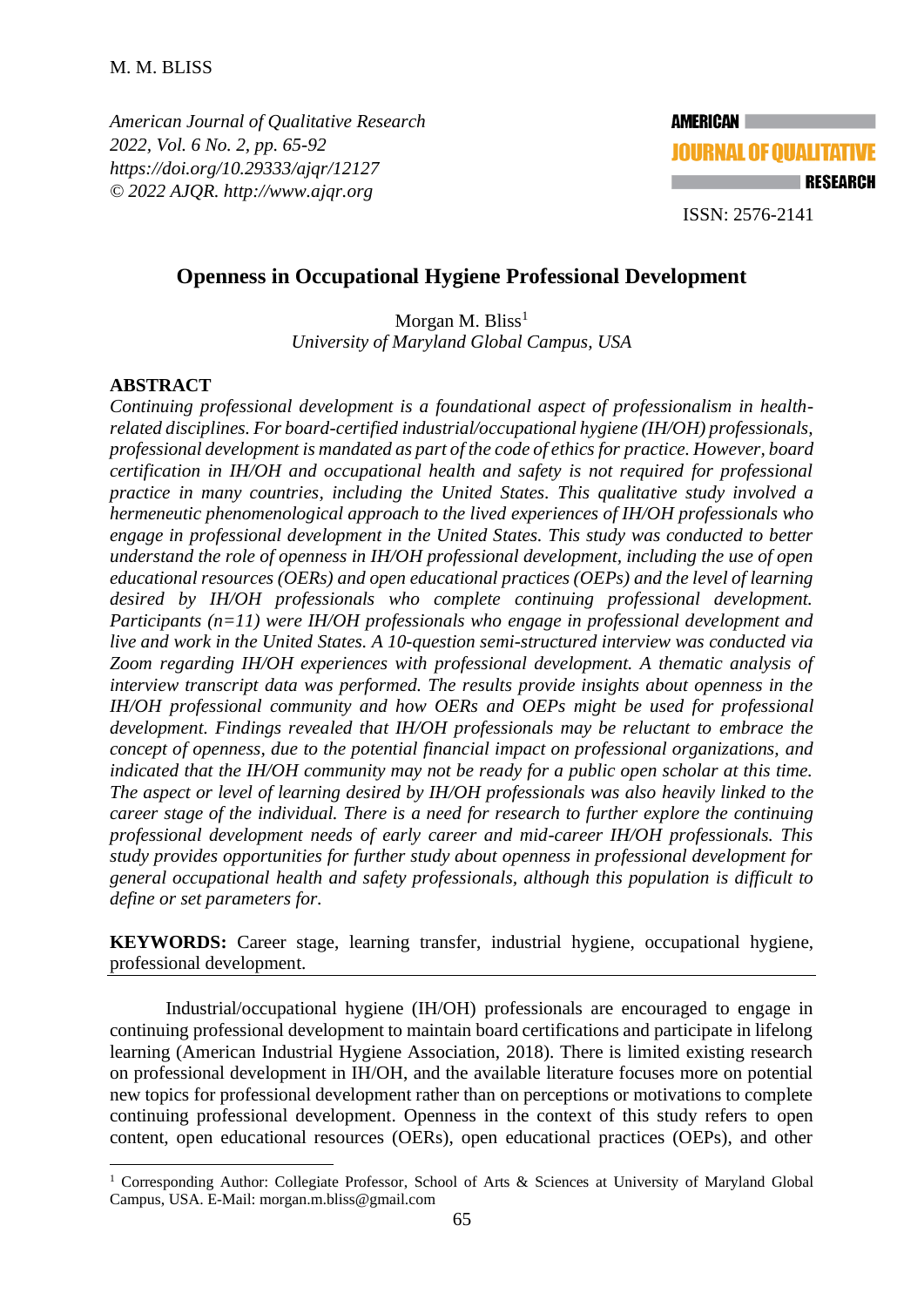# **JOURNAL OF QUALITATIVE**

resources provided with an open license (Wiley, 2014). Improved methods of and access to professional development in IH/OH are needed to ensure a sufficient supply of IH/OH professionals are available (Scott et al., 2019).

Continuing professional development is intended to lead to transfer of learning into practice (Curran, 2014; Thalheimer, 2018). Individual learning transfer through professional development can have effects on the learner, their coworkers, the organization, the profession, and society (Chatterjee et al., 2018; Thalheimer, 2018). The Learning Transfer Evaluation Model (LTEM) is intended to be used for workplace learning and development (Thalheimer, 2018). LTEM includes recommendations to evaluate learning for decision-making competence, task competence, transfer of learning, and effects of transfer (Thalheimer, 2018). There is no existing research about evaluating the effectiveness of learning transfer for professional development in IH/OH.

Wiley (2014) developed the 5Rs of openness: the individual rights to retain, revise, remix, reuse, and redistribute learning materials and other content. Researchers in public health and health sciences education have already recognized the value of OERs and OEPs for continuing professional development, especially the potential for supporting a community of practice among practitioners (Hemingway et al., 2011; Windle et al., 2010). A key component of openness is that the work is in the public domain or licensed in a way that anyone can use the resource in the way that best fits their learning needs (Wiley, 2014). Openness supports the goals of open education: to share resources, tools, and practices to improve access to and effectiveness of education for a diverse and collaborative audience (Open Education Consortium, n.d.). Community stakeholders, such as field practitioners or industry professionals, can provide academics with information about OERs that may have been used in practice or professional development (Nguyen-Truong et al., 2019).

A new public open scholar role was recommended to include online curation of OERs and OEPs, especially those developed by professional associations, government, and other organizations, to improve the discoverability and use of available content (Perryman & Coughlan, 2013; Perryman & Coughlan, 2014). OERs and OEPs have been recommended for use by health professionals for continuing professional development to provide access to highquality resources, but there is a potential concern that the available resources may not be updated frequently enough to reflect changes in practice (Coughlan & Perryman, 2015).

The current study provides the perspective of IH/OH professionals on openness in continuing professional development, benefits and weaknesses of OERs and OEPs, and use of the LTEM framework for evaluating professional development. The study is also an exploration of the application of the public open scholar role to the IH/OH community.

This study aimed to answer the following research questions:

- **1.** What is the role of openness in IH/OH continuing professional development?
- **2.** How can OERs and OEPs be used for IH/OH continuing professional development?
- **3.** What are the perceived benefits and weaknesses of OERs and OEPs in IH/OH continuing professional development?
- **4.** What level of learning is desired by IH/OH professionals engaging in continuing professional development?

# **Methods**

A qualitative study was conducted to address the gap in knowledge about IH/OH professionals' reasons for completing continuing professional development and assess their interest in using OERs and OEPs for professional development. A hermeneutic phenomenological approach was used to explore the experiences of IH/OH professionals. This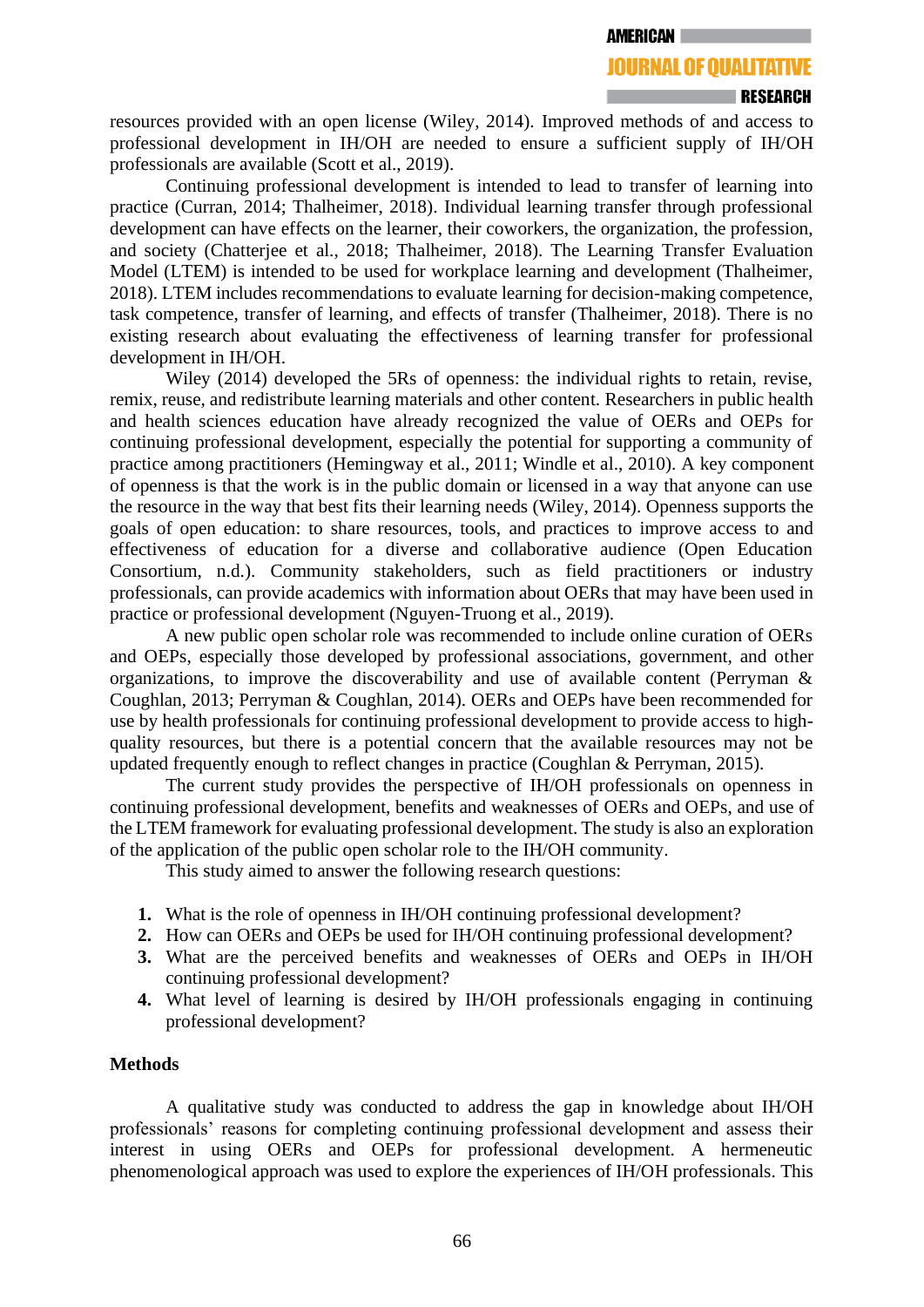study was a necessary preparatory step to identify the IH/OH community's readiness to engage with a public open scholar and with OERs and OEPs for professional development.

Participant inclusion criteria consisted of the individual being an IH/OH professional in the United States who participated in continuing professional development. This target population was selected because the primary certification board for IH/OH professionals, the American Board of Industrial Hygiene, is based out of the United States. Individual participants were recruited via the social media platforms of LinkedIn and Twitter, drawing from IH/OH professionals who were connected to the American Industrial Hygiene Association (AIHA) or American Society of Safety Professionals (ASSP) through the Industrial Hygiene Practice Specialty.

The two instruments used in this study were an online demographic survey (see Appendix A) and semi-structured interviews (see Appendix B) conducted via videoconferencing due to COVID-19 workplace protections. Limited demographic information was collected from participants prior to scheduling the interviews via a Qualtrics (2020) survey.

The sample population was selected using purposeful sampling to ensure that information-rich, narrative data was collected from interview participants, to give an emic perspective about IH/OH professional development. Purposeful sampling ensured the participants were sufficiently knowledgeable with IH/OH professional development and able to provide relevant and reflective responses. After recruitment via social media and the researcher's extensive professional network of IH/OH colleagues, semi-structured individual interviews were scheduled.

Instrumentation used in this study was developed by the researcher and was unique to this study. Interview questions were revised by the researcher based on feedback from subject matter experts. If the participant was uncomfortable with an audiovisual recording, only an audio recording was collected and stored via the videoconferencing platform (Zoom Video Communications Inc., 2020). If a participant did not self-select a pseudonym, the researcher assigned them one from a random name generator.

The interview transcripts were drafted by importing the audio portions for each interview into NVivo for Mac (QSR International Pty Ltd., 2020). Transcripts were confirmed by the researcher by re-listening to the interviews and double-checking the transcript for accuracy. If requested by the interviewees, transcripts of the interviews were provided for review and comment, to ensure the transcript was accurate and reflective of their experience.

Data analysis involved a content analysis approach using themes and coding. The researcher used NVivo for Mac for the initial theme identification, coding, and final analyses. The NVivo for Mac software allowed for both video and audio analysis (with data encryption) and allowed the codebook to be exported (QSR International Pty Ltd., 2020).

After the preliminary analysis of interview transcripts was completed, the researcher contacted two of the interview participants to validate the initial findings for themes and coding as applied to their individual interviews; this action improved the dependability of the study findings. Triangulation of data was accomplished by using the demographic information to confirm whether a respondent was part of the population to be studied, thus increasing the credibility of the study findings.

The researcher also kept a research journal during the data collection, analysis, and interpretation, to explore personal biases and assumptions about the research topic, and to elucidate how categories/coding were determined or decisions were made about the data analysis. Approval was granted from the A.T. Still University – Kirksville College of Medicine Institutional Review Board (IRB) for this exempt research study in May 2020.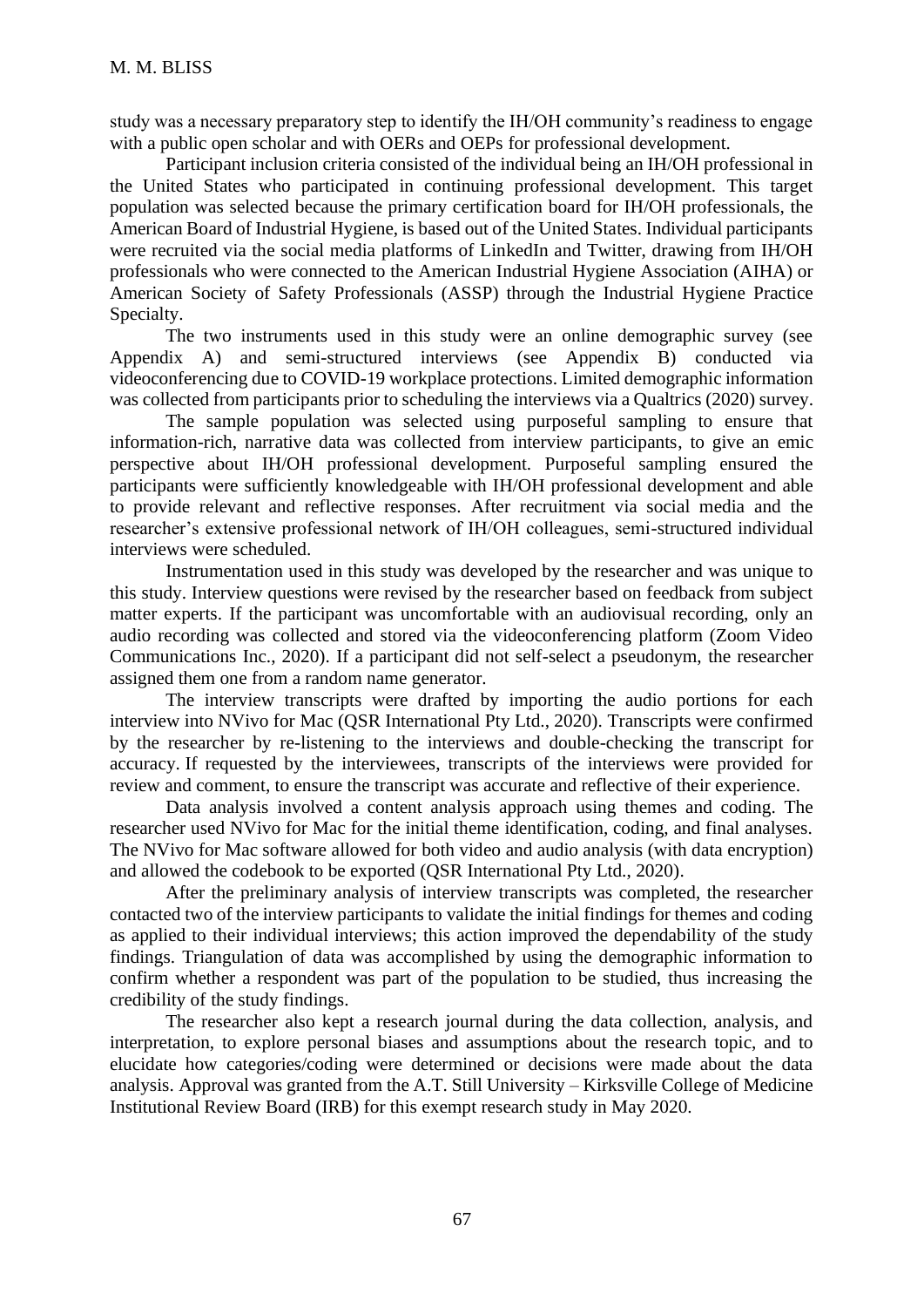# **Results**

Eleven IH/OH professionals were recruited via social media and the researcher's professional network to participate in recorded semi-structured interviews. Demographic information collected was the individual participant's relevant IH/OH certifications, years of IH/OH work experience, industry the participant works in, and their highest education level completed.

A majority (73%) of the interview participants held the Certified Industrial Hygienist (CIH) designation from the Board for Global EHS Credentialing. Many (64%) participants noted that they concurrently held other occupational health and safety (OHS) related certifications, such as the Certified Safety Professional (CSP) from the Board of Certified Safety Professionals. Several (27%) participants held only a safety-related designation, such as the CSP or Graduate Safety Practitioner (GSP) from the Board of Certified Safety Professionals, but regularly performed IH/OH tasks as part of their job.

Participants had a wide range of experience in IH/OH, from 4-33 years of professional experience, with an average of 22 years of experience in IH/OH. A variety of industries were represented by participants, including multiple IH/OH professionals from construction and manufacturing; however, the most common response was Other (46%), which encompasses consultants and retail operations. A majority (73%) of participants had completed a master's degree. All participants had completed at least a bachelor's degree (see Table 1 for details).

# **Table 1**

| Demographic characteristic                             | Interview participants |    |  |  |
|--------------------------------------------------------|------------------------|----|--|--|
|                                                        | n                      | %  |  |  |
| Board certification                                    |                        |    |  |  |
| Does not currently hold a board certification in IH/OH | 3                      | 27 |  |  |
| Certified Industrial Hygienist (CIH)                   | 8                      | 73 |  |  |
| Career level                                           |                        |    |  |  |
| <b>Early Career Professional</b>                       | 3                      | 27 |  |  |
| Professional                                           | 8                      | 73 |  |  |
| Industry                                               |                        |    |  |  |
| Construction                                           | 3                      | 27 |  |  |
| Education                                              |                        | 9  |  |  |
| Manufacturing                                          | 2                      | 18 |  |  |
| Other                                                  | 5                      | 46 |  |  |
| Formal education                                       |                        |    |  |  |
| Bachelor's degree                                      | $\overline{2}$         | 18 |  |  |
| Master's degree                                        | 8                      | 73 |  |  |
| Doctoral degree                                        |                        | 9  |  |  |

*Demographic Characteristics of Participants in Semi-Structured Interviews*

The AIHA (2018) described five stages of an IH/OH career in the core competencies for IH/OH. The five stages are Student/Intern, Early Career Professional, Professional, Senior Professional, and Emeritus Professional. Delineation between these stages is not well-defined in the core competencies document or AIHA website, except for the Early Career Professional and Professional stages. An Early Career Professional was described as an IH/OH with equal to or less than four years of experience, who had not yet become a CIH. A Professional was described as an IH/OH with more than four years of experience who held the CIH designation (AIHA, 2018). Therefore, only the Early Career Professional and Professional stages were used for assigning descriptive categories in the demographic data collected.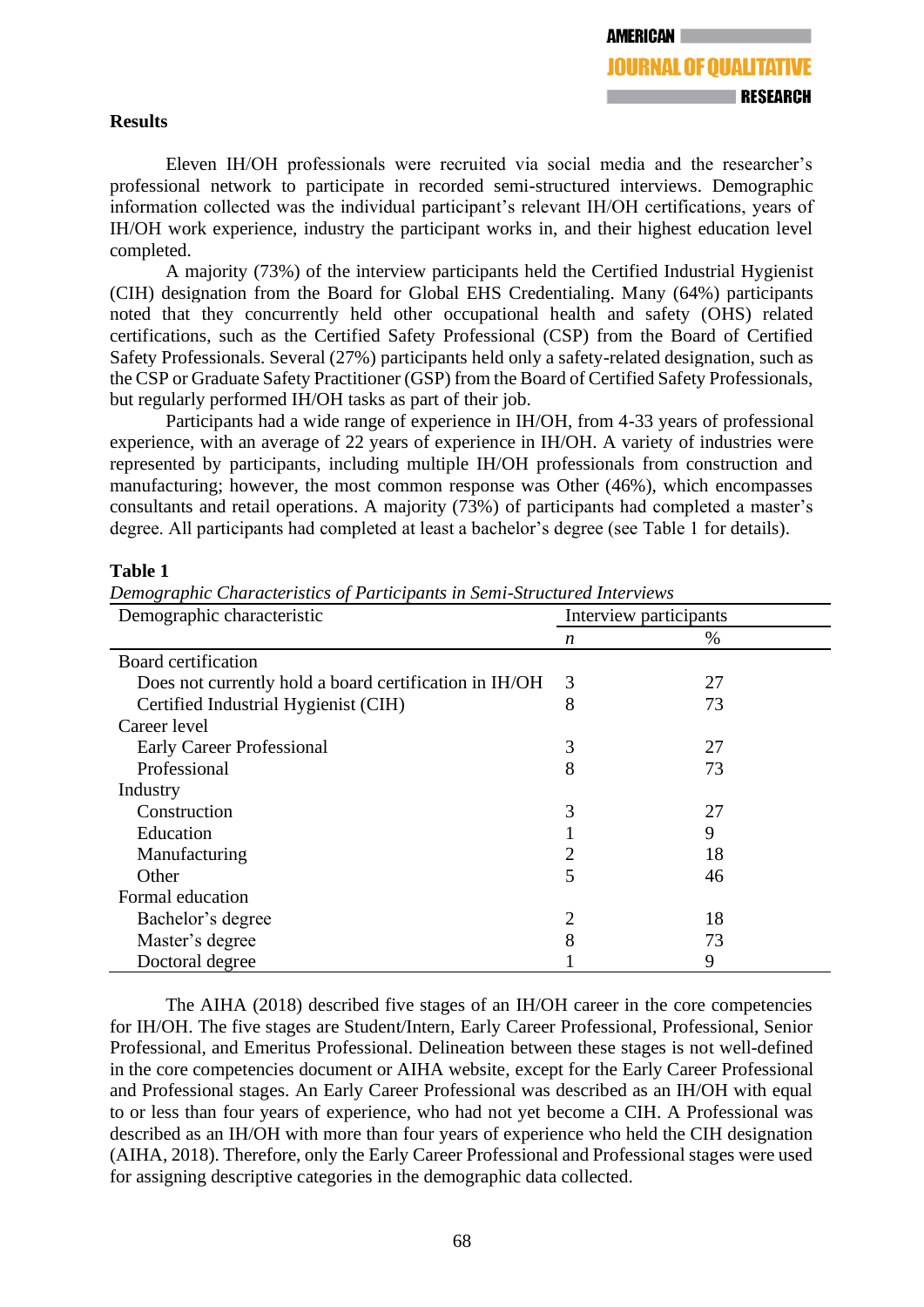The qualitative data analysis for themes and coding was completed using both inductive and deductive approaches, which are common in qualitative research. The focused conversation method used in structuring the interviews helped participants stay on topic and follow their thoughts to a useable conclusion. Tables with example quotes are provided throughout the results section, with longer quotes from participants in the narrative provided for rich description and illustrative purposes.

Saturation was determined to be achieved when no new themes or codes were identified in the data analysis, after the initial analysis sample and stopping criterion were met. Output extracted for data reporting included the themes and codes, as well as direct quotes from participants to illustrate the nodes/themes in both the narrative and tables for each major theme. Validity and reliability of the qualitative data were supported by inclusion of the number of respondents who shared similar views on the themes and codes, as well as identification of respondents who may have disagreed with the consensus argument.

# **Research question 1** – **What is the role of openness in IH/OH continuing professional development?**

Table 2 provides the extracted codes and themes for the first research question with example quotes from participants and a brief narrative explanation after the table.

#### **Table 2**

*Openness in IH/OH Continuing Professional Development*

| Themes and codes                                                                                                                            | Example quote                                                                                                                                                                                                                                                                                           |
|---------------------------------------------------------------------------------------------------------------------------------------------|---------------------------------------------------------------------------------------------------------------------------------------------------------------------------------------------------------------------------------------------------------------------------------------------------------|
| Identity of IH/OH profession                                                                                                                |                                                                                                                                                                                                                                                                                                         |
| Historical divisiveness in the IH/OH<br>profession                                                                                          | "It's a somewhat divisive community. It's a very -<br>at times $-$ judgmental community." (S. Edward<br>Taylor)                                                                                                                                                                                         |
| Perception of elitist and overly academic<br>group self-awareness                                                                           | "Usually, those professionals never even leave the<br>college setting. They have never been to, let's<br>say, a foundry, or manufacturing site, or a<br>machine shop. So maybe they're going to talk<br>about book smarts, but they don't have enough<br>realistic experience in what happens." (Nessa) |
| Growing sense of community because of<br>the online closed social media platforms<br>for members of the IH/OH professional<br>organizations | discussions and resources<br>"[ $\dots$ ] those<br>and<br>everything else become a wonderful way to<br>engage with others, or just to lurk and learn,<br>right?" (S. Edward Taylor)                                                                                                                     |
| Strong sense of professionalism among<br>IH/OH practitioners                                                                                | "Let's face it, we're a body of professionals that fear<br>not documenting anything. We're a body of<br>professionals that fear not retaining records for<br>indefinite amounts of time just to prove that we<br>were legitimized in our opinions somewhere."<br>(Felix)                                |
| Cohesion in IH/OH profession                                                                                                                |                                                                                                                                                                                                                                                                                                         |
| Improved support between colleagues and<br>for early career IH/OH professionals                                                             | "[] we have to leverage the diversity of<br>experience, leverage the diversity of knowledge,<br>in order to grow as a profession." (Dwight)                                                                                                                                                             |
| Improved tolerance for new ideas in IH/OH<br>practice                                                                                       | "There doesn't seem to be a lot of fighting and<br>argument on [the closed social media platforms].<br>There's a little bit of back and forth, but it usually<br>goes back to the science, and then they agree on<br>it." (Sophie)                                                                      |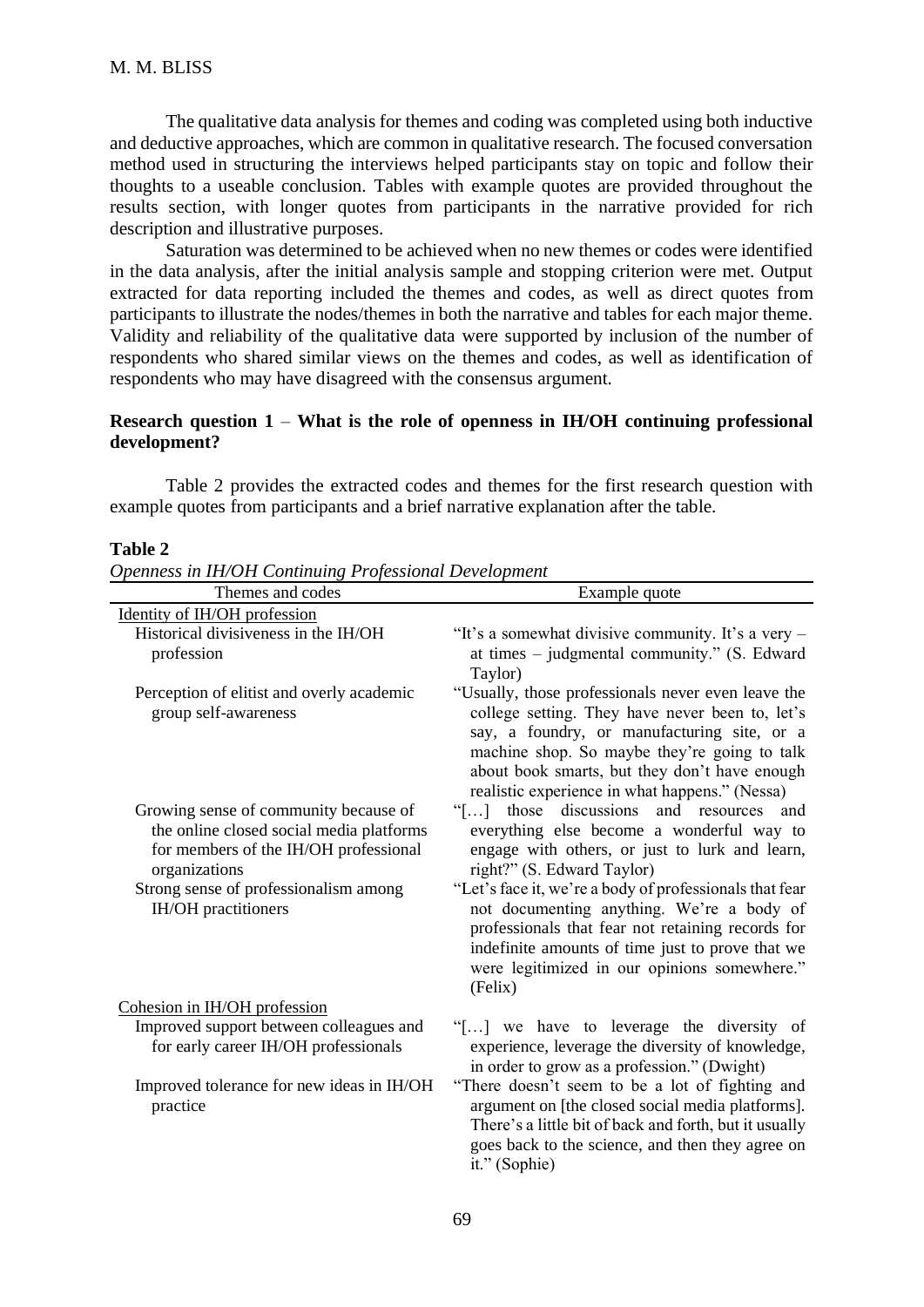**AMERICAN** 

### **JOURNAL OF OUALITATIVE**

#### **RESEARCH**

Improved cohesion between IH/OH professionals due to the more integrated nature of OHS practice

Participation in the IH/OH community

Membership in professional organizations is one method of participation

Volunteering in professional organizations is another method of participation

Concern that a focus on openness will affect the revenue of the professional organizations due to decreased sales of resources and consensus standards

Communication in the IH/OH community

IH/OH professionals frequently use scientific and technical communication methods in their daily work

IH/OH professionals have a duty to the public for accurate and open communication about IH/OH concerns

- IH/OH professional communication is a form of risk and crisis communication, which should be, by nature, open and transparent
- Openness in the IH/OH profession Legalistic nature of IH/OH leads to concerns about sharing requirements for professional practice
	- Concern about openness not being an option because of the possibility of inaccurate information if the requirements for professional practice are revised, remixed, or redistributed
	- Knowledge hoarding to control information and manage the risk
- "[…] cohesion in and of itself means that we're more or less moving in the same direction. We have some sort of a sustainable culture, or a culture that's similar or familiar no matter where you're looking within the profession." (Dwight)
- "Most professionals are highly engaged in these organizations. Participation is generally sustained over the length of someone's career." (Dwight)
- "It's actually helped me a lot with my career, the chance to be involved in the organizations at a number of different levels." (Tanya)
- "I know from being in the leadership positions that the educational resources, the reference materials, the coursework, the books and textbooks, the guidebooks, that's what keeps the organization financially viable." (NavyRulz)
- "Safety people are coming in where we don't have these communications degrees, we don't have these law degrees, you know? We might be okay writers, but it's technical writers." (Nessa)
- "And I can kind of see that happening with opensource materials, that if you make them free and open, somebody is going to take that thing and now try to add to it and maybe use the AIHA name. As weight for their product where now they've changed it and it's no longer a good or accurate document." (NavyRulz)
- "And I think it's important that everybody communicate, 'There are limitations. We just don't know. We're recommending this without it being proven because we think it's the best thing to do. But you have to realize we're doing the best we can.' You have to qualify it." (Tanya)
- "There's a very legalistic nature to the IH community. Safety, because we are so broad, it's so dynamic, that same legalism just cannot apply." (Dwight)
- "I guess the only concern I would have is if it were revised or remixed in a manner that made it scientifically unsound. I would hope that most people in our community would not do that." (Tanya)
- "I think we should be sharing it among the professional IHs. Where you gotta be careful there is the public, as we know, the public will take things and completely misinterpret them. And so, when you start sharing openly, you've got to somehow limit that to where it's the professionals that are able to get into it and get the information." (Sophie)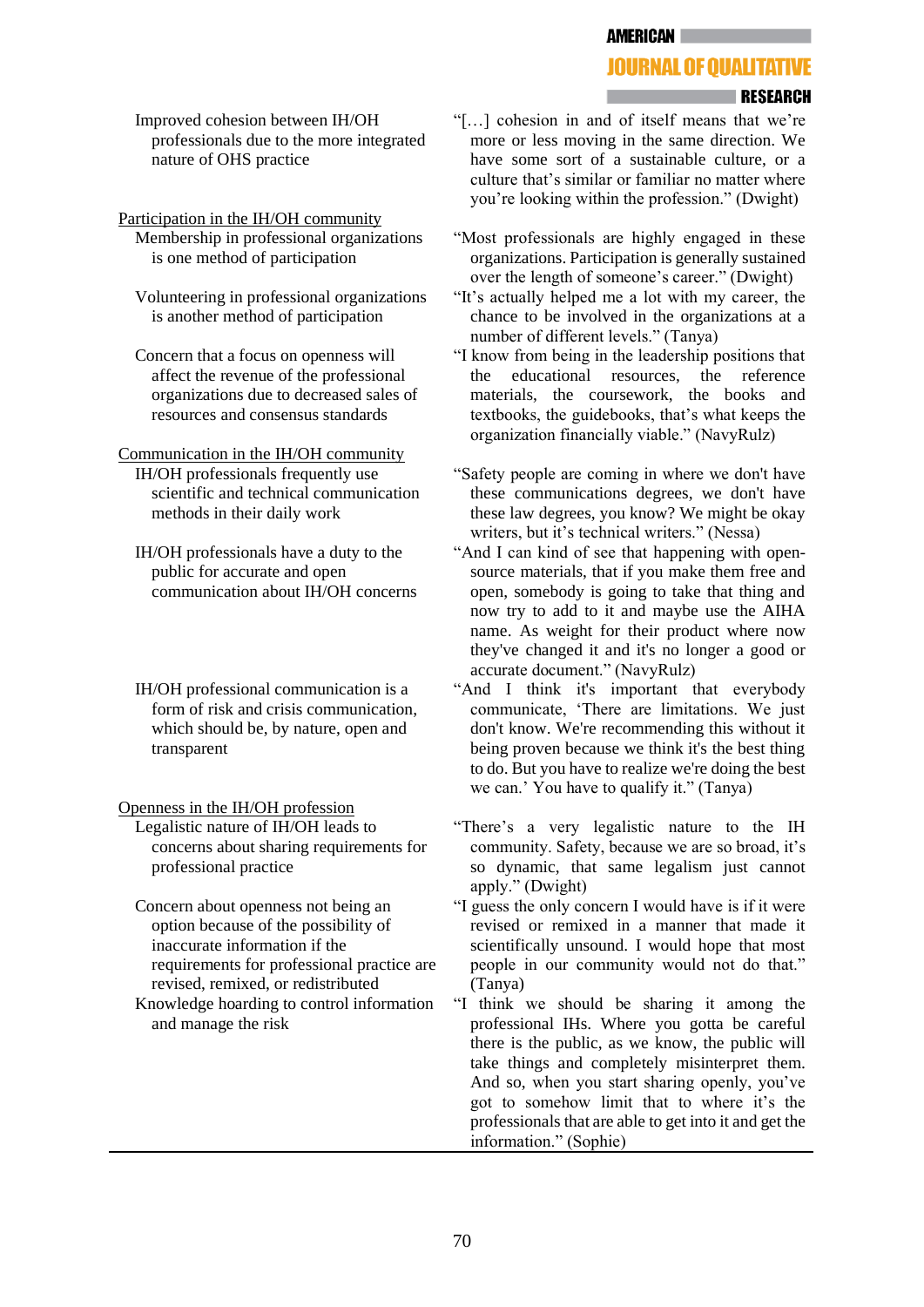Regarding the historical divisiveness in IH/OH, this concern was noted by both early career professionals and more experienced and board-certified professionals, likening it to an identity crisis. Participant Felix, an experienced and certified IH/OH professional, stated:

> *We're facing an identity crisis. And I think a lot of it has to do with the way we've educated people. We've almost made an esoteric science where you have to get to big conferences and listen to academia preach about research that's been conducted with very little input onto what do we do to solve problems.*

This sentiment was echoed by Participant Ruby, an early career professional who was working toward board certification:

> *From what I've viewed, they're very closed off. They want to keep their information. And a lot of the times I've noticed in this there is an age gap between the IHs that I work with and myself. And they're not open to the creativity of figuring out new ways to complete the job. They're like, 'No. This is how we've done it. This is how we're gonna do it.' They're very close minded.*

Multiple participants noted the overly academic nature of IH/OH as compared to the more applied nature of safety (or OHS in general). For example, S. Edward Taylor noted that "[…] there's a certain amount of power and egocentricity to [the idea that] I understand something you don't understand" and this appears to be part of the perceived elitist and overly academic nature of IH/OH. Participant S. Edward Taylor also provided additional context about the elitist nature of IH/OH, specifically the way IH/OH tried to decouple from safety: "We're doing a crappy job of educating the general public, which means they don't understand what we do, which means they can't value what we do, if they can't really understand it." This historical divisiveness and separation led to historical issues with professional cohesion between IH/OH professionals and general OHS professionals.

Participants noted that the IH/OH community had improved professional cohesion, likely due to the growing sense of community from the online closed social media platforms for IH/OH professionals noted in Table 2. These online closed social media platforms may also be a method of providing support for geographically isolated colleagues in IH/OH. Multiple participants noted that there seemed to be improved tolerance for new ideas in IH/OH practice, possibly because these ideas can be shared widely in the IH/OH community via these online closed social media platforms. Participants also noted that the historical divisiveness between IH/OH professionals and other OHS professionals has abated and theorized that this may be due to the more integrated and generalized nature of OHS practice that is expected by employers now.

However, participants still expressed concern with the overly academic nature of IH/OH and the research that is conducted by Education and Research Centers funded by the U.S. National Institute for Occupational Safety and Health. Participant Nessa described this concern and need for more applied research:

> *It's not enough that somebody's giving you a study in controlled settings. Controlled settings where you're controlling the temperature, relative humidity, and who comes in, will not really get you anywhere. It's nice. It's interesting, but what am I taking from that? Okay, so you did a scientific project? Bravo! What can I bring to my boss? Nothing. How is it going to help them? Nothing*.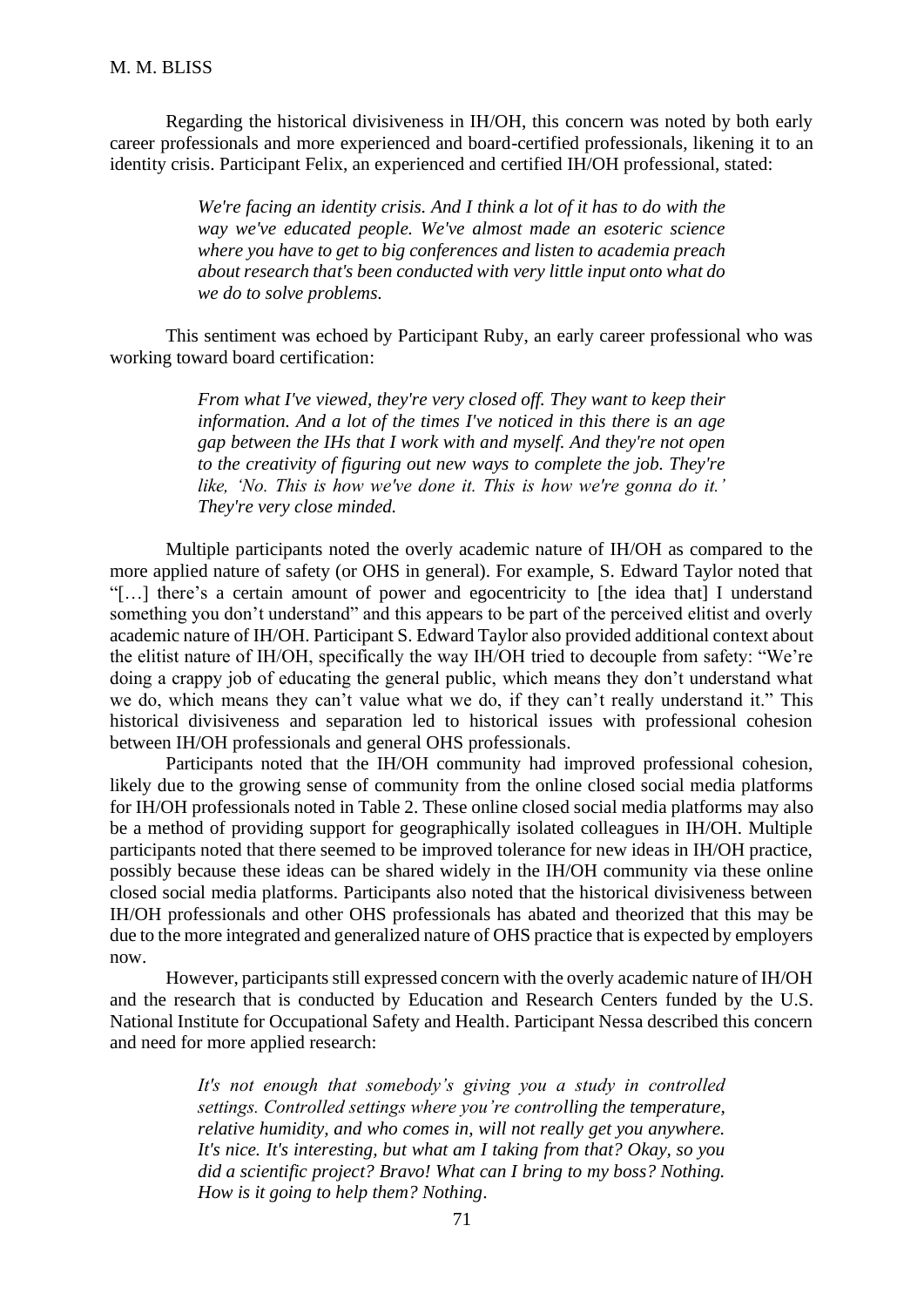# **JOURNAL OF QUALITATIVE**

#### **ERESEARCH**

There was also mention of a need for partnerships between industry, academia, and professional organizations for applied organizational research in IH/OH that could be transferred or translated to other organizations. Interestingly, participants described the best way of participating in the IH/OH community as performing volunteer work through the various professional organizations dedicated to IH/OH and OHS. A common concern from participants was that, if the best practices and consensus standards were provided freely and openly, this would be a substantial loss of revenue for the professional organizations. However, participants also noted that most of the resources and consensus standards are developed by volunteers with very little cost to the professional organizations and seemed supportive of the idea that resources and tools generated by volunteer members of the professional organizations should not be sold to other members of the professional organizations for a profit; instead, these resources and tools should be provided to members freely and openly. There was a strong sense of ownership related to the consensus standards developed by volunteers. Participants noted the costs to develop the resources, tools, or consensus standards could likely be recouped by the sale of such resources to non-members of the professional organizations.

When asked whether the IH/OH community was self-educating in interview question #4, participants were split in their responses. Five participants (45%) believed that the IH/OH community was self-educating, based on the description of the community indicators provided as part of the question. Six participants (55%) disagreed with this assessment, believing that the IH/OH community still had a long way to go in becoming a self-educating community. However, 10 of the participants (91%) agreed that the safety side of the OHS community could be defined as self-educating, with many participants describing the safety side as having better cohesion, participation, identity, and creative capacity than IH/OH. One participant (9%) disagreed with this consensus, believing that both the safety and IH/OH communities were not self-educating and still had significant work to do.

One constant theme identified by multiple participants was the recognition that most IH/OH professional communication is generally a form of scientific and technical communication. Participants also expressed their duty to the public for accurate, open, and transparent communication about risks and hazards. Participant S. Edward Taylor recognized the value of openness in IH/OH practice:

> *But this need for openness, transparency, better outreach, ways of making it widely available both to the community in industrial hygiene, as well as to the greater community of people that have a huge stake in their own environmental health and occupational hygiene, to broaden it, I think would be a huge value.*

IH/OH professionals frequently engage in risk and crisis communication about identified or potential risks and methods to control those risks, and this communication must be open and transparent. Some participants pointed to the free resources provided by the AIHA (2022) for employers relating to re-opening guidelines for the COVID-19 pandemic as an example of this communication.

Specific to interview question #6, which asked participants about the five aspects of openness (retain, revise, remix, reuse, and redistribute), there was an interesting split between the participants that supports this concern about openness as it relates to risk and crisis communication and scientific or technical communication. All 11 participants (100%) supported the retain aspect of openness. Eight participants (73%) had major concerns with the revise and remix aspects of openness, whereas three participants (27%) did not. Ten participants (91%) also supported the reuse and redistribute aspect of openness, as long the free and open materials were peer-reviewed, provided unchanged from the original, or had any changes to the original tracked with justification for the changes. The overall concern was the need to control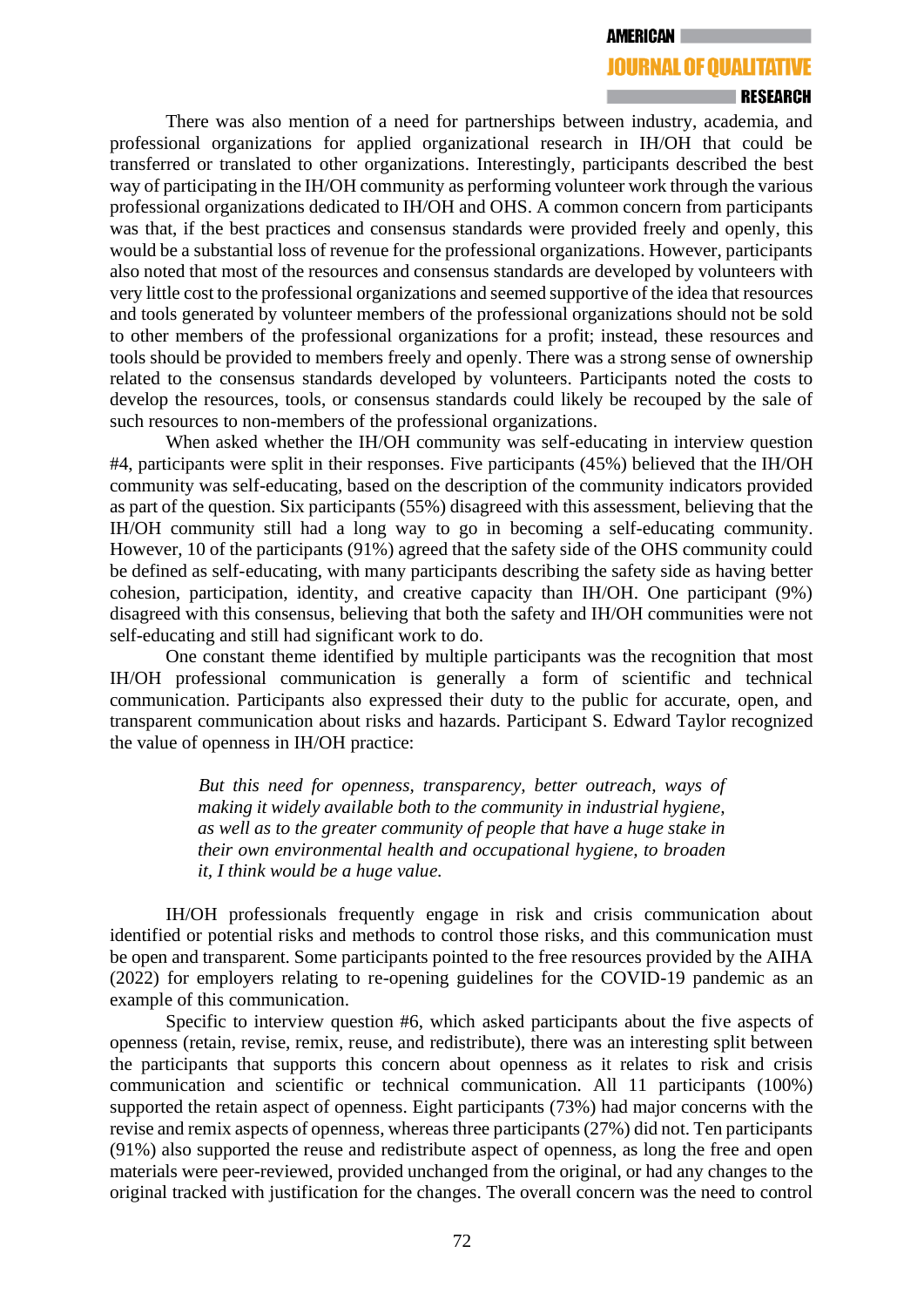the information provided so as not to increase the risk to IH/OH professionals, and by extension, the workers they serve through their employer or clients.

To summarize the general opinion of IH/OH professionals about openness, participants held differing opinions. Approximately half (five participants) expressed positive opinions about best practices and consensus standards being shared openly, whereas the other half (six participants) expressed neutral or negative opinions about openness. The most significant concerns from participants related to copyright infringement, which indicated that participants did not have a firm grasp on the concept of openness. Participants also worried about the legalistic nature of IH/OH practice, specifically the concern that a "bad actor" or inexperienced professional would revise, remix, and redistribute incorrect or inaccurate information, thus resulting in injury or illness to a worker or other damage to an employer. These concerns seem to hearken back to the knowledge hoarding that has been common in IH/OH practice, and the sense of ownership that IH/OH professionals feel towards the voluntary consensus standards.

# **Research question 2 – How can OERs and OEPs be used for IH/OH continuing professional development?**

Table 3 provides the extracted codes and themes for the second research question with example quotes from participants with a brief narrative explanation after the table.

#### **Table 3**

*OERs and OEPs and Their Use in IH/OH Continuing Professional Development*

| Themes and codes                                                                                                      | Example quote                                                                                                                                                                                                                                                                                            |
|-----------------------------------------------------------------------------------------------------------------------|----------------------------------------------------------------------------------------------------------------------------------------------------------------------------------------------------------------------------------------------------------------------------------------------------------|
| Preferred method                                                                                                      |                                                                                                                                                                                                                                                                                                          |
| In-person continuing professional<br>development is preferred for the ability to                                      | "I very much prefer in-person stuff. Again, that<br>really comes down to it's both a networking                                                                                                                                                                                                          |
| learn and build professional network                                                                                  | slash business development slash professional<br>development crux for me. They're not<br>severable. They all happen simultaneously."<br>(NavyRulz)                                                                                                                                                       |
| Online continuing professional development<br>is desired for convenience and affordability                            | "[] I have always done the in person. But I am<br>beginning to get more comfortable with the<br>online, and the quality of the online, and the<br>availability makes it very convenient." (Ray)                                                                                                          |
| OERs and OEPs could be used to provide<br>searchable best practice documents                                          | "Yes, I think it would improve our credibility as<br>IHs to have freely shared tools and best<br>practices. The better we can do our job, the<br>more value we provide for our employers and<br>communities. I consider sharing of tools and<br>best practices as a great way to do that."<br>(Tanya)    |
| OERs and OEPs could be developed for<br>specific topics related to certification<br>preparation or complex concerns   | "You're looking for one specific process or one<br>specific topic. And you can quickly go through,<br>search for that specific topic, and it pops up<br>with just that information. I think that's a lot<br>easier to navigate than trying to go find it in<br>one of the publications for IH." (Alexis) |
| Core competencies<br>OERs and OEPs could be developed to match<br>the blueprint(s) for $IH/OH$ certification<br>exams | "[] you're gonna want to make sure they jive<br>with each other, because you're gonna want to<br>ensure that the study materials, and what their<br>expectations are for the certifications, are                                                                                                         |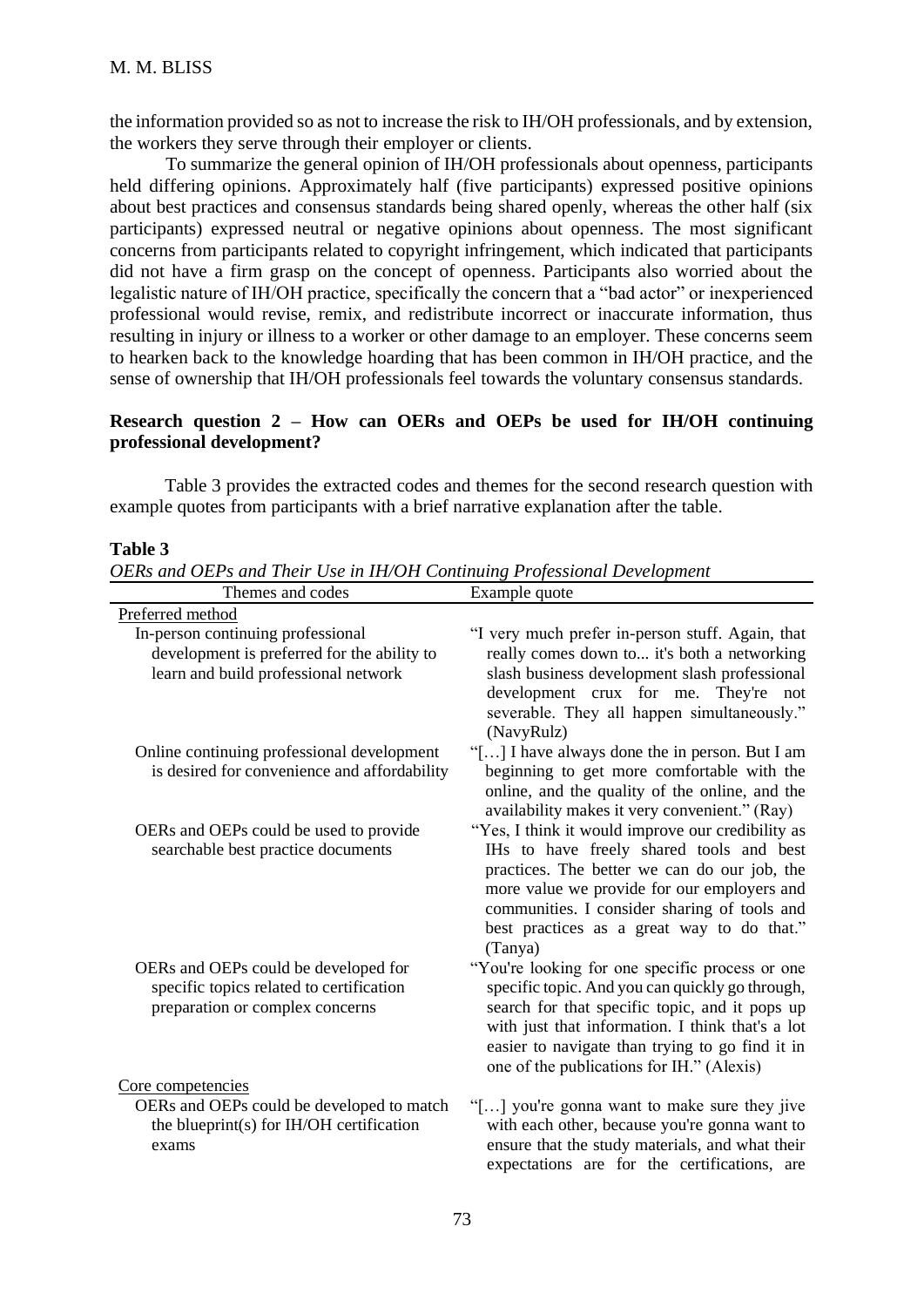### **JOURNAL OF OUALITATIVE**

#### **ERESEARCH**

OERs and OEPs are needed for specific topics in IH/OH that are covered by the core competencies, but resources are unavailable or difficult to access

Gap analysis is needed

- An open wiki-style was recommended as an idea for an OER/OEP that IH/OH professionals could use to reference for continuing professional development
- There is a lack of interpersonal skills in IH/OH professionals, and OERs or OEPs could be developed for this topic

There is a need for OERs or OEPs about leadership skills for IH/OH professionals

#### Application of concepts

- Case studies could be developed as OERs so that IH/OH professionals can learn to apply academic information in their field work and professional practice
- Scenarios could be developed as OERs so that IH/OH professionals can learn to apply academic information in their field work and professional practice
- IH/OH professionals are looking for some way to test their decision-making skills in continuing professional development

going to keep up with the times and the technology." (Ruby)

- "But there's a learning opportunity there because understanding new technologies, what's going on in the world, you know, what's current practice, what are emerging technologies or emerging thoughts coming out with regards to the practice." (Felix)
- "[…] if I'm faced with a new situation that I don't have specific education or qualifications for, I need to be able to find that. And it'd be helpful to have strong resources, good resources, that I can pull from. Reputable resources that I can pull from, versus just Wikipedia or Google, whatever the search turns up." (Dwight)
- "Whereas IH, if we're dealing more with things, maybe we don't have to engage with people as much. Trying not to be reductionist, but a lot of us in IH started as what were called - not necessarily fondly - pump jockeys. If you're hanging pumps on people, how much do you really have to engage with them?" (S. Edward Taylor)
- "I also think these organizations should be looking at developing leadership skills and soft skills, in addition to just technical expertise. I think that's very important." (Dwight)
- "There are a lot of books that come through your education - your bachelors, masters, what have you. They're all more academic and theoretical in nature. They might have case studies, but again, the case studies still just give you one perspective. And in some cases, the case studies are just the author's perspective [...]" (Dwight)
- "I would love to learn more about what other companies or other industries are doing, how they're doing it, why they're doing it, and if anyone's willing to share that information, then why not? I don't think it's bad. The data can be changed or used as an example or placed into scenarios where it's not actually giving you the raw data from whoever/whatever they're collecting." (Alexis)
- "[Example from participant] Here's a problem. Not going to tell you the solution. Work through it with a team or cohort. Then let's see how your outcome compares to the outcome that was decided upon. Who got it right, who got it wrong, who could improve and where could you improve? That's where you start the decision-making competencies and decisionmaking ability." (Felix)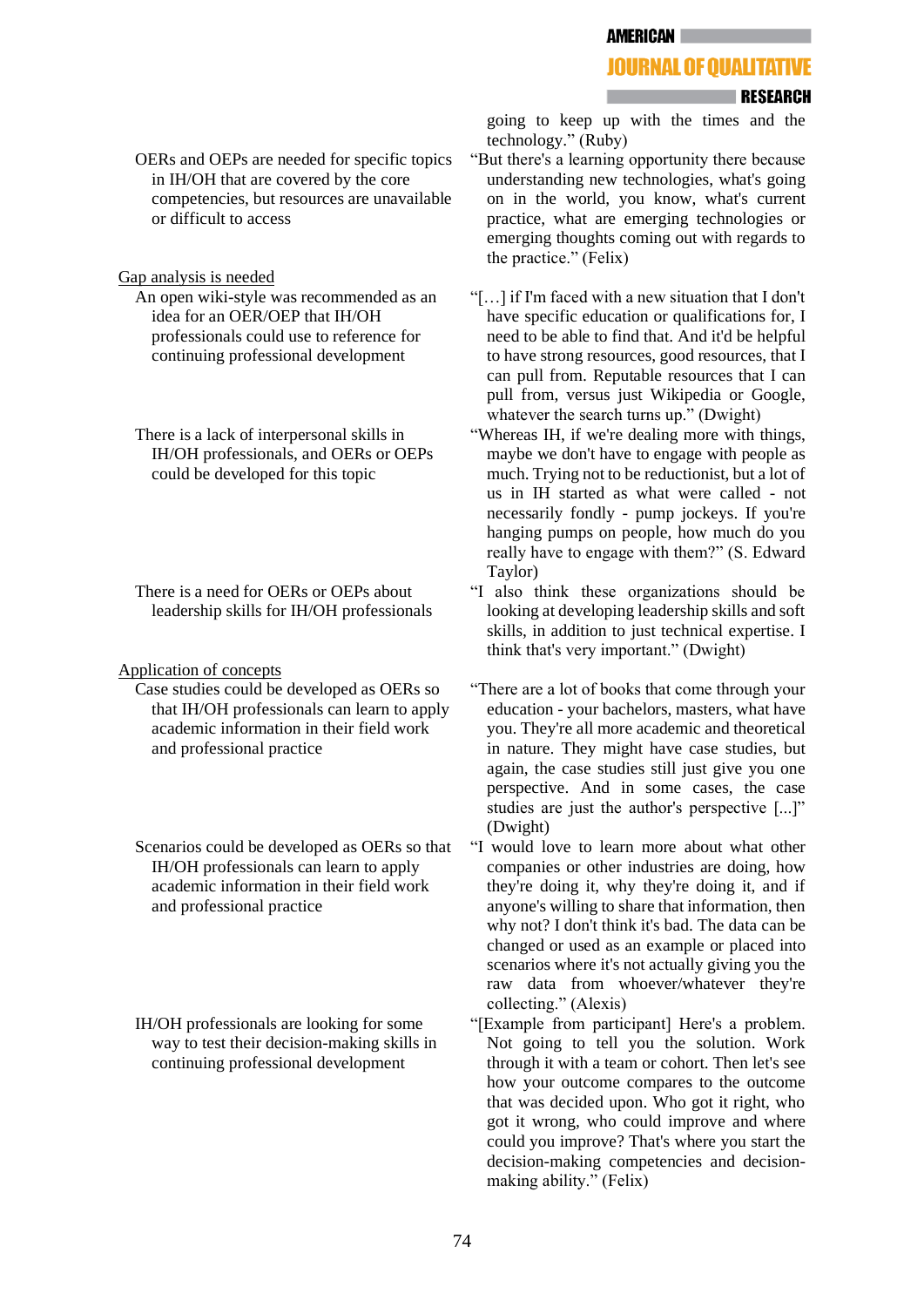| Certification                                                                                                              |                                                                                                                                                                                                                                                                                                             |
|----------------------------------------------------------------------------------------------------------------------------|-------------------------------------------------------------------------------------------------------------------------------------------------------------------------------------------------------------------------------------------------------------------------------------------------------------|
| OERs and OEPs could be used for<br>certification examination preparation or<br>familiarization with IH/OH topics           | "Emerging professionals now are conditioned,<br>systematically, to pursue certificates, degrees,<br>certifications. And the stereotype is that 'Oh,<br>well, they're just trying to beef up their resume.<br>They just want things on paper." (Dwight)                                                      |
| OERs and OEPs could be used for IH/OH<br>certification maintenance                                                         | "I could understand and see where people are<br>going to want to have [credit for] putting in the<br>work of continuing their education. And they're<br>going to want credit for it. They're going to<br>want to show it being applied to the<br>certifications they potentially have currently."<br>(Ruby) |
| OERs and OEPs are needed that can count for<br>certification maintenance points or credit<br>from the certification boards | "It's a combination of, okay, what do I need<br>information on right now to do my job, and<br>things that are interesting that I can also get<br>points for." (Tanya)                                                                                                                                       |

The preferred method for IH/OH continuing professional development (prior to the COVID-19 pandemic) was in-person events. Participants noted the dual usefulness of in-person events for networking and learning, but also expressed support for online learning activities, due to the flexible and convenient nature of such activities. Multiple participants described the need for searchable, online, topic-based, basic, best practice documents that matched the core competencies or blueprints for certification exams and recommended that a gap analysis be conducted to determine which topics or best practices in IH/OH already have some form of open educational content from the U.S. National Institute for Occupational Safety and Health, other governmental entities, or professional associations. Participant Ruby described how OERs or OEPs could be useful to isolated IH/OH professionals:

> *Having an open education resource can help those who come into a position where the company was one-deep, or in other words, they didn't have backups for this position. So, we were kind of stuck in the water like, what are we doing? So, the open education resource would allow for a more efficient way of learning how to complete jobs or tasks that are within the safety and industrial hygiene careers. Help save heartache for those who are like, 'I don't know what I'm doing. I need help.' Because there's not a whole lot out there.*

Other participants explained that case studies and scenarios would be the most beneficial type of OER or OEP, because these types of resources would help with decision-making competence, leadership skills, and core competencies for the IH/OH profession.

Several participants explored the need for an open wiki-type OER, especially one that was linked to the various core competencies or skills needed for certification preparation and studying. Participants were divided about whether the wiki-type OER should be housed within one of the professional associations or through an academic institution. There were concerns about not getting points or other credit related to certification maintenance for accessing the wiki-type OER for professional development, but all participants stated that they would use an OER or OEP for questions related to their actual practice of IH/OH, even if they did not receive points for it.

Participant NavyRulz recommended that professional associations be part of the solution for developing OERs or OEPs about IH/OH as part of the services provided to members of the association(s):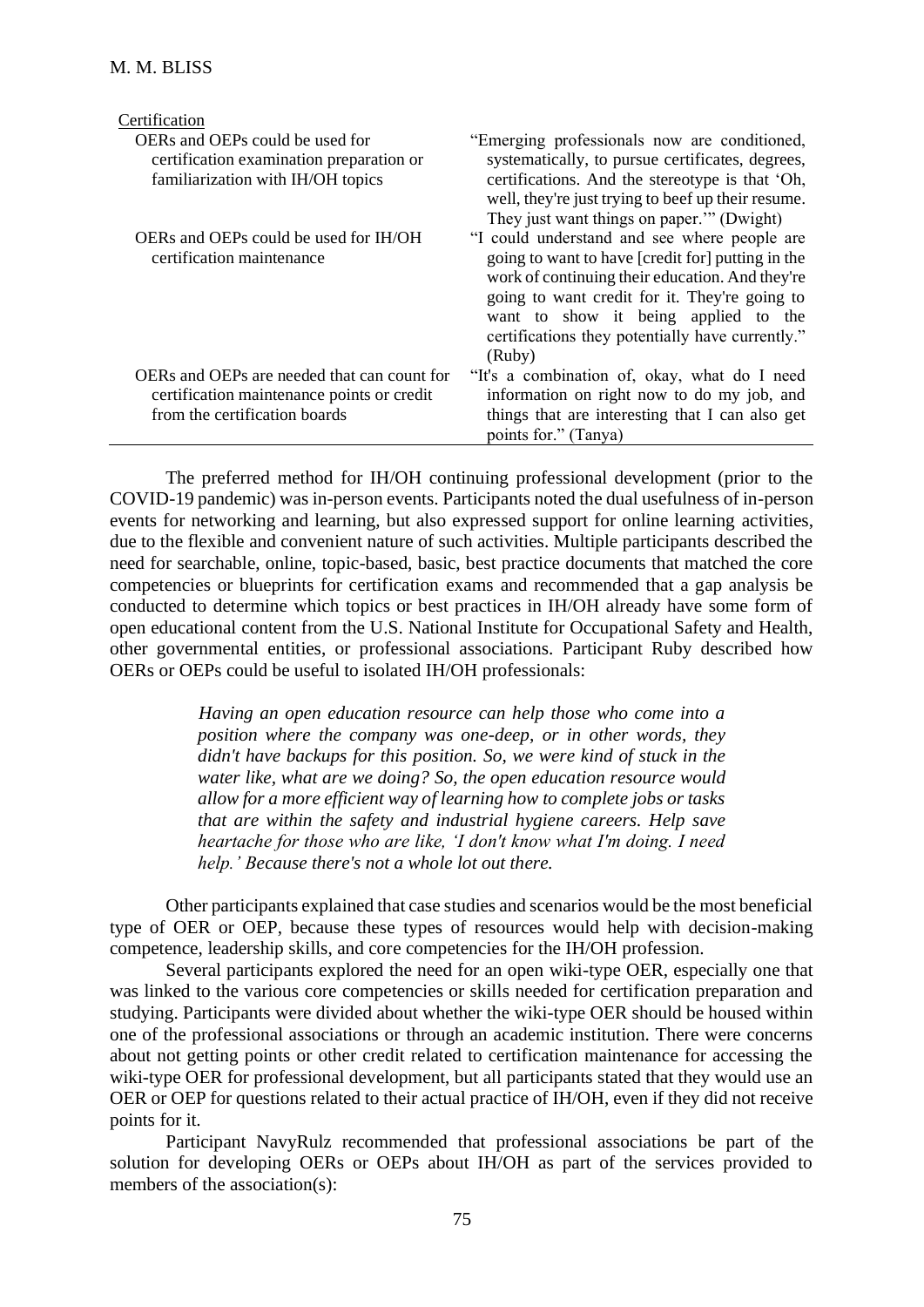### **JOURNAL OF OUALITATIVE**

**I RESEARCH** 

*So, I think the professional organizations certainly have an obligation and a role in that, not only to maintain the professional level of the practice in general, but also as a service to their actual members. So, you know, if AIHA didn't offer a conference or didn't offer coursework, I'd be less likely to belong to them because that's one of the reasons I joined, is for that ability and resource to pursue that professional development.* 

This idea of professional associations being primarily responsible for continuing professional development for IH/OH professionals was articulated by several participants. To summarize the general opinion of IH/OH professionals about using OERs and OEPs for continuing professional development, participants were supportive of the need for these resources, even if they would not receive certification maintenance points for reviewing the OER or OEP. All participants expressed positive opinions about OERs and OEPs being developed for core competencies in IH/OH, especially to assist with certification preparation and lifelong learning that is not part of certification maintenance. The most significant suggestions from participants were about the OERs and OEPs being searchable, topic-based, and only providing basic information about IH/OH practice. Participants were not in favor of highly technical IH/OH practice information being provided freely and openly, instead, recommending that the OERs and OEPs focus on decision-making skills, application of concepts, leadership, and interpersonal skills, because those aspects are not covered by the technical practice documents and voluntary consensus standards published by the professional associations.

### **Research question 3** – **What are the perceived benefits and weaknesses of OERs and OEPs in IH/OH continuing professional development?**

Table 4 provides the extracted codes and themes for the third research question with example quotes from participants. A brief narrative explanation follows the table.

#### **Table 4**

| THEIT ARE COULD                               | <b>EXAMPLE QUOTE</b>                              |
|-----------------------------------------------|---------------------------------------------------|
| Benefits of OERs and OEPs                     |                                                   |
| Best practice guidelines could be provided as | "There's a difference between a core competency"  |
| OERs and OEPs, because the core               | and a best practice. The best practice is really  |
| competencies are already provided for free    | how you implement the competencies. I think       |
|                                               | we spend far too much time on competencies        |
|                                               | and not enough on best practice. You know, it's   |
|                                               | the 'how.'" (S. Edward Taylor)                    |
| The free and open nature of OERs and OEPs     | "Because it would be there and be free, number    |
|                                               | one. Two, if it was done in an organized          |
|                                               | manner, if - loosely using this term - peer       |
|                                               | reviewed. So, decent stuff. Other than most of    |
|                                               | the free cookie cutter stuff you find out there   |
|                                               | that is so generic, it really doesn't help you do |
|                                               | much. But if it had value, of course, why         |
|                                               | wouldn't you use it?" (Fred)                      |
| The convenience of fully online and           | "Who's putting them out? How often are they       |
| accessible OERs and OEPs                      | updated? Who's doing those updates? How           |
|                                               | accessible are they? I realize just because       |
|                                               | something's open doesn't mean it's necessarily    |

*Benefits and Weaknesses of OERs and OEPs for IH/OH Continuing Professional Development*  $Thames and codes$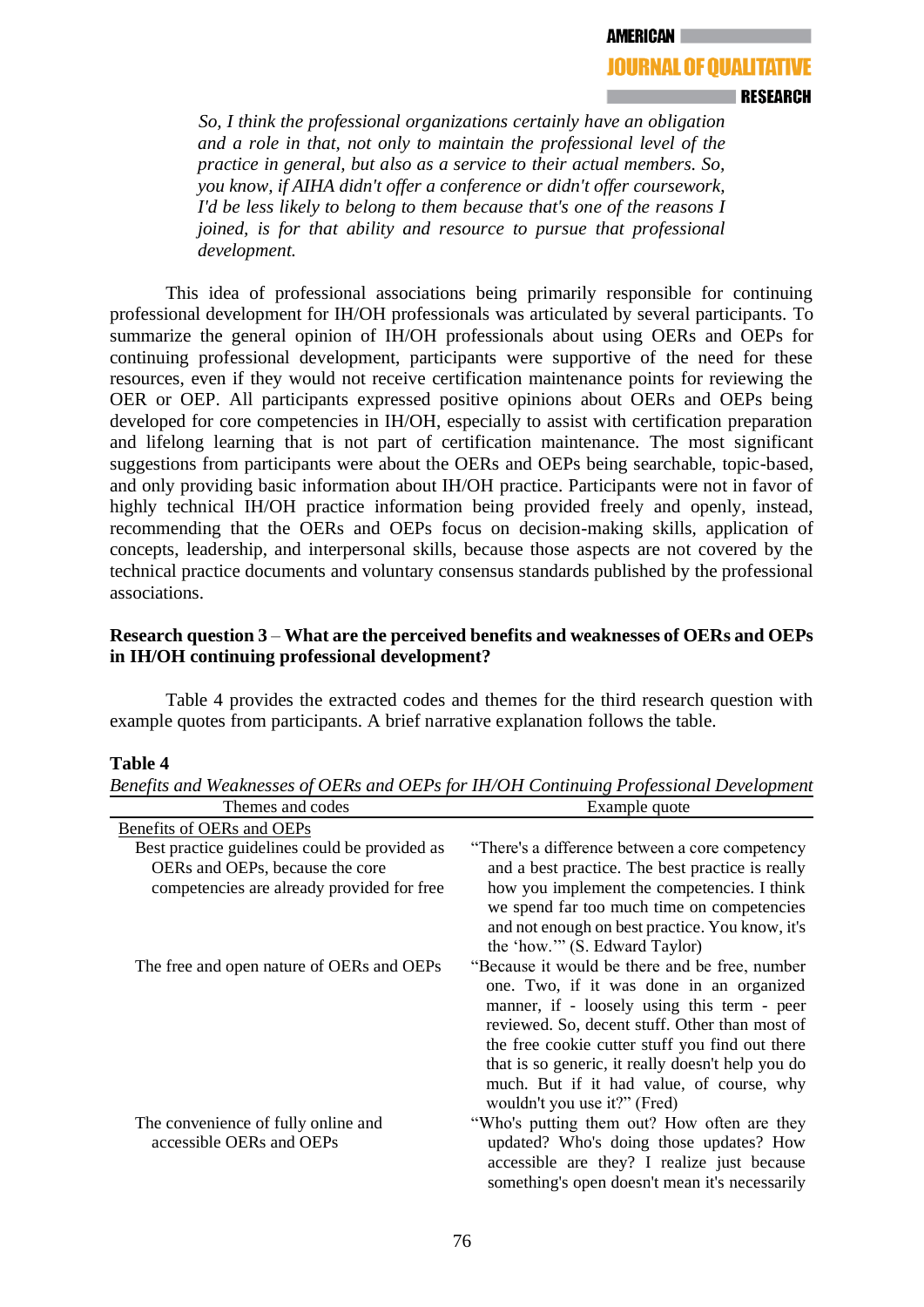| The possibility for just-in-time learning with<br><b>OERs</b> and <b>OEPs</b>                                                                       | high-quality document?" (Dwight)<br>"[] I think that's wonderful because it just<br>makes it easier on us higher level folks to be<br>able to train our entry level folks with a<br>common body of knowledge and a common<br>curriculum." (NavyRulz)                                                                                                                                 |
|-----------------------------------------------------------------------------------------------------------------------------------------------------|--------------------------------------------------------------------------------------------------------------------------------------------------------------------------------------------------------------------------------------------------------------------------------------------------------------------------------------------------------------------------------------|
| Weaknesses of OERs and OEPs                                                                                                                         |                                                                                                                                                                                                                                                                                                                                                                                      |
| Identified concern about the perceived quality,<br>accuracy, accessibility, and reliability of<br>learning materials provided for free              | "[] we ascribe value to what we pay [for]. So,<br>there's absolutely that cognitive bias of 'I didn't<br>pay anything for this, so who cares,' right? And<br>that shouldn't be the case. (S. Edward Taylor)                                                                                                                                                                          |
| The need for certification maintenance points<br>and verification that an OER or OEP was<br>completed to get credit                                 | "There were some one-hour presentations, no<br>certificate or anything, but I did sign up and<br>listen to those just because I needed the<br>information [] Then other times, some of the<br>universities have had presentations where if<br>you do an evaluation, you get some certificate<br>maintenance points, and a certificate, and I'll<br>do those for the points." (Tanya) |
| Identified concern about the need for peer<br>review of OERs and OEPs to ensure<br>quality, reliability, accessibility, and                         | "I want something that's not the media. I want<br>hard, cold facts that have been checked over,<br>and with the peer review, I know that's going                                                                                                                                                                                                                                     |
| reliability                                                                                                                                         | to be a better answer." (Ruby)                                                                                                                                                                                                                                                                                                                                                       |
| Mentoring                                                                                                                                           |                                                                                                                                                                                                                                                                                                                                                                                      |
| Experienced IH/OH professionals<br>recommended that OERs and OEPs could<br>be used for mentoring students/interns and<br>early career professionals | "I think that's really important when you're first<br>starting out. So, you can get that mentoring and<br>that help. As you get on, it's important to keep<br>passing that on and keep the new generation<br>coming up." (Sophie)                                                                                                                                                    |

accessible. And then what's the quality? Is it a

Findings related to the third research question seem to support the findings of the second research question. Participants were quick to identify the many benefits of OERs and OEPs for continuing professional development: chiefly the fact that they are free and open, but also the idea that OERs and OEPs could be used for just-in-time learning or on-the-job training and mentoring of early career professionals in IH/OH. The weaknesses of OERs and OEPs noted by participants were mostly related to concerns of quality and a perceived lack of peer review for some open educational materials. The other main weakness of OERs and OEPs was that the open resources may not be able to be used for certification maintenance, but this weakness was bolstered by the overall perception of usefulness for OERs and OEPs in educating the next generation of IH/OH professionals. Participant Sophie, a certified IH/OH professional with many years of experience, described how OERs and OEPs could be used to address the professional development needs of early career professionals, and is consistent with the opinions of most of the study participants, and consistent with the findings from the second research question:

> *I think that industrial hygiene's got a little bit of a problem that they need to appeal more to the younger community, and open resources might help. Because I know that a lot of them, as they're starting out, don't have the backing of companies for the continuing education. So, it makes it a little more difficult. […] Maybe even just make it to where the initial broad general subjects are open, and able to receive without paying, and make more intense, in-depth information payable, because*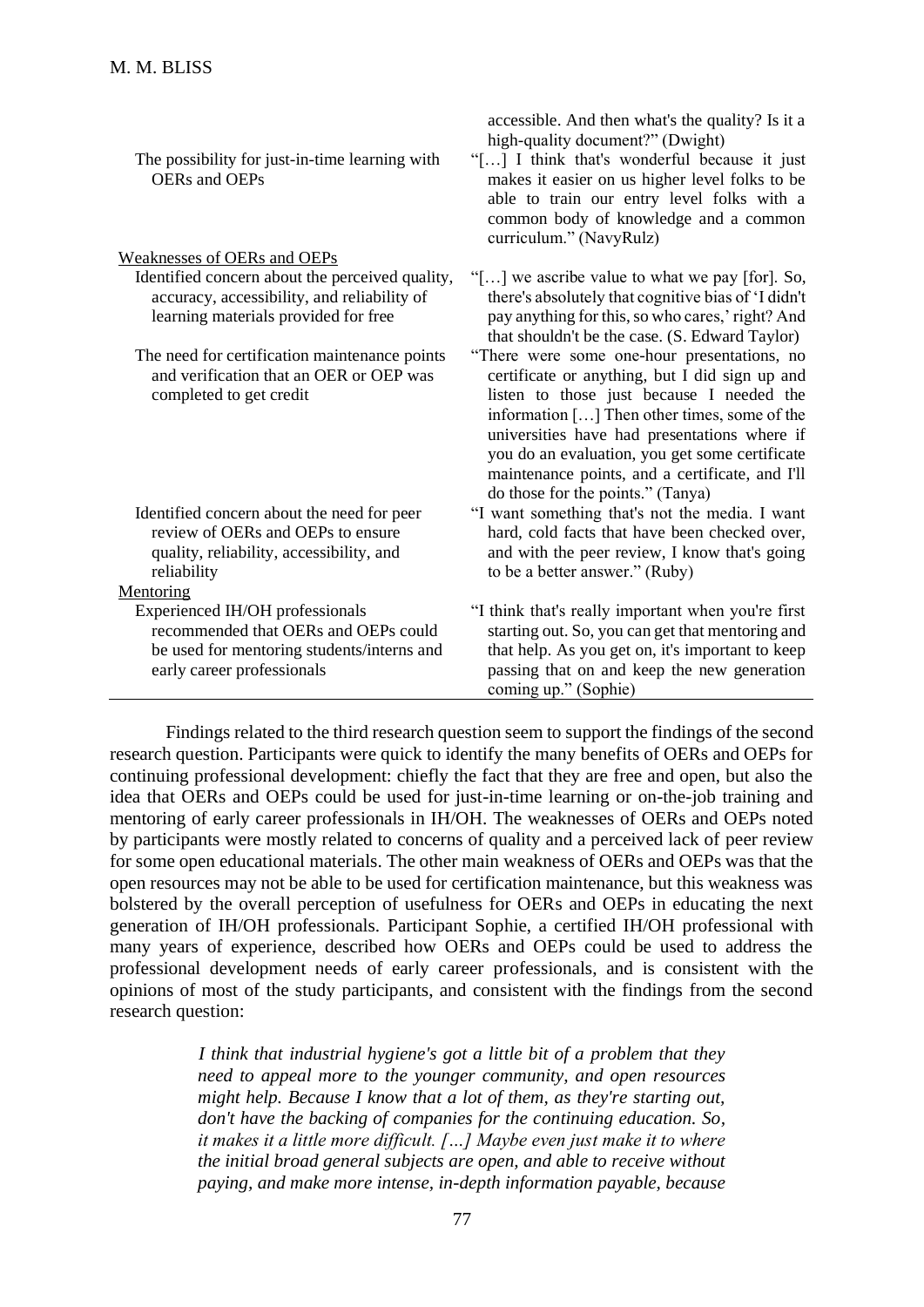**RESEARCH** 

*you're going to have more of your higher, more experienced people using that.* 

Regarding the possibility of using OERs and OEPs for mentoring students/interns and early career professionals, Participant Fred explained the ethical considerations of this practice:

> *We have to agree on our subculture. Now the ethical canons, I think could be a good place to start. And I'm on [IH/OH professional association's] ethics committee, but I can't get many other followers to put that in the ethic canon more blatantly. That it's ethically our responsibility not only to share, but to mentor. But we're certainly not doing it enough. If someone just coming into the industry is looking for help, they're likely to find it. It might take a while. And it would take a lot of effort.*

If OERs and OEPs existed for core competencies in IH/OH practice, participants believed this would provide a common core of knowledge that might benefit the field and improve support for students/interns and early career professionals through the mentoring process with more experienced and board-certified IH/OH professionals.

In keeping with the previously identified concerns about openness, participants also engaged in discussions about the importance of OERs and OEPs being peer-reviewed. A peer in IH/OH was generally described by participants as someone who was active in IH/OH practice for more than 10 years, held a board certification in IH/OH, was an active volunteer in professional associations related to IH/OH, and had a publication record of peer-reviewed articles or editorially reviewed submissions. Participant Dwight also noted the peer review selection process needed to consider the individual's ability to take constructive criticism:

> *So, I think that's how I would look at a peer within the profession. Who's got the education, the credentials, the experience, the understanding to be able to evaluate? And, you know, are they someone who is capable of going through the peer review process?*

The general opinion of IH/OH professionals relating to OERs and OEPs for continuing professional development is that the benefits outweigh the weaknesses. If these open materials were available online, for free, aligned with best practices and core competencies in IH/OH, the materials were believed to be beneficial for mentoring and just-in-time learning. The most significant concerns from participants were about the quality and potential for inaccurate or unreliable information from the OERs and OEPs, but participants felt this could be solved by an established peer review process for open materials. Although engagement with these OERs and OEPs could likely not be counted for certification maintenance points for board certifications, participants believed OERs and OEPs would benefit emerging and early career professionals.

# **Research question 4 – What level of learning is desired by IH/OH professionals engaging in continuing professional development?**

Table 5 provides the extracted codes and themes for the fourth research question with example quotes from participants. A brief narrative explanation follows the table.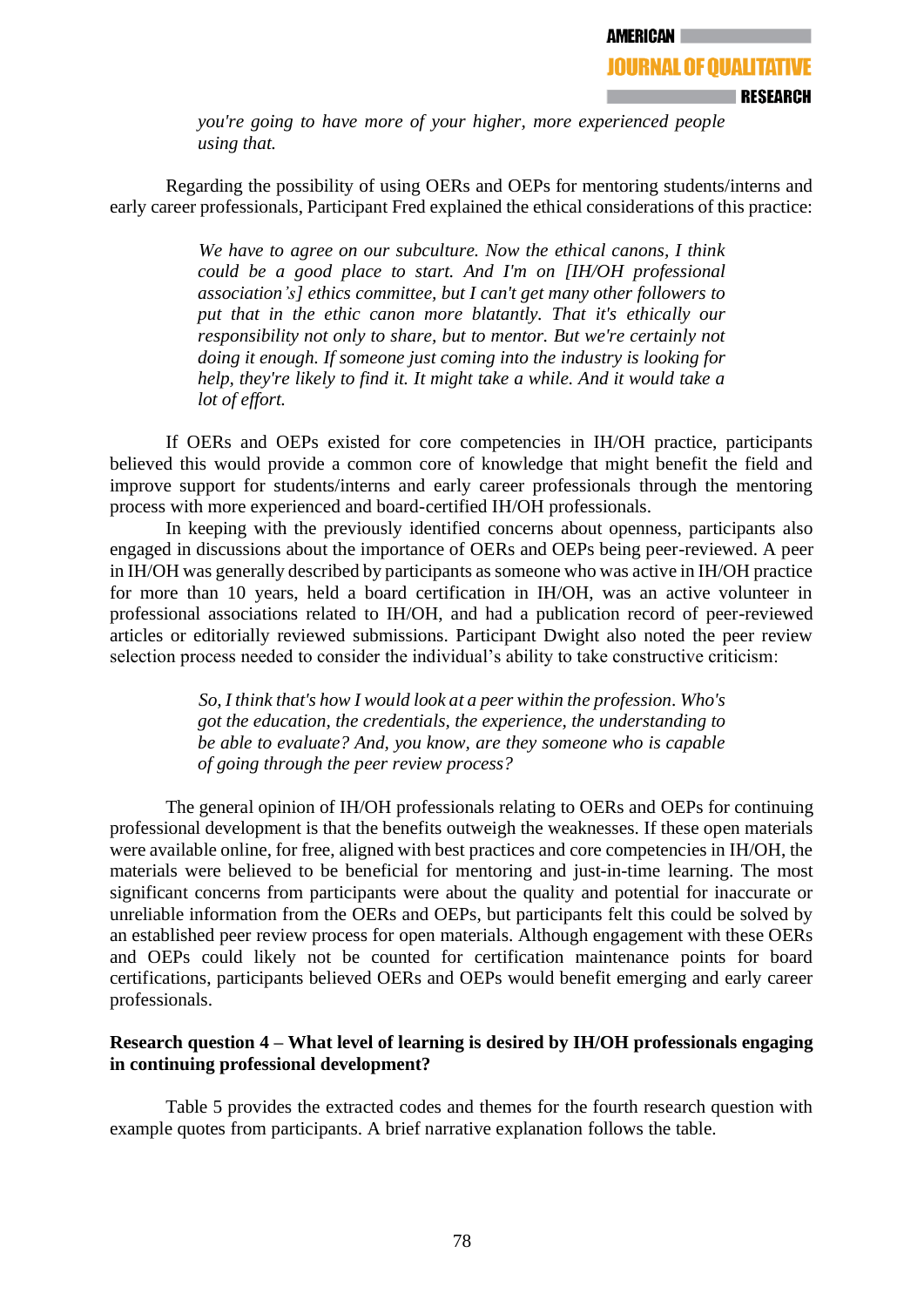# **Table 5**

|  |  |  |  |  | Aspects of Learning in IH/OH Continuing Professional Development |  |  |  |  |
|--|--|--|--|--|------------------------------------------------------------------|--|--|--|--|
|--|--|--|--|--|------------------------------------------------------------------|--|--|--|--|

| Themes and codes                                                                                                                                                                           | Example quote                                                                                                                                                                                                                                                                                                                                                                                         |
|--------------------------------------------------------------------------------------------------------------------------------------------------------------------------------------------|-------------------------------------------------------------------------------------------------------------------------------------------------------------------------------------------------------------------------------------------------------------------------------------------------------------------------------------------------------------------------------------------------------|
| Change management                                                                                                                                                                          |                                                                                                                                                                                                                                                                                                                                                                                                       |
| The need to stay on top of ever-changing<br>regulations, standards, and technology                                                                                                         | "For me, it's keeping up with changes. I mean,<br>things have changed tremendously since I<br>started in the safety slash industrial hygiene<br>field. Instrumentation has changed a lot. Basic<br>approaches have changed." (Tanya)                                                                                                                                                                  |
| The need to manage changes associated with<br>professional practice, such as core<br>competencies or industry standard practices                                                           | "I would say it's critical because there's changes<br>all the time. Guidelines are updated. Right? So,<br>I get the TLV (Threshold Limit Value) books<br>every year. There's changes to that. [] So<br>how can you truly do industrial hygiene, if you<br>don't know about the new dosimeters that just<br>came out, that everybody wants to use? Or the<br>limitation of a specific method." (Nessa) |
| Career stages                                                                                                                                                                              |                                                                                                                                                                                                                                                                                                                                                                                                       |
| Student/intern was identified as a learning-<br>heavy career stage                                                                                                                         | "Depending on how it's completed or who is<br>leading that education or resource, it could<br>potentially [] help build up the person or the<br>student to understand. To basically allow the<br>students to gain the - not the courage - but to<br>build themselves up so they can feel that they<br>can go out and they can be competent in<br>making those decisions." (Ruby)                      |
| Early career professional was identified as a<br>learning-heavy stage                                                                                                                      | "Well, I can certainly see where newer IHs might<br>be struggling, but I think that's partly, maybe,<br>because we expect too much out of new IHs.<br>[] the junior IHs, which are literally just<br>pump jockeys or sample technicians. We don't<br>want them thinking too much, frankly, about<br>their job. We want them to do what we send<br>them out there to do." (NavyRulz)                   |
| IH/OH professionals often hold multiple<br>board certifications in OHS, so there are<br>multiple potential stages of studying for<br>professional certification                            | "There are four I still do value and still do need<br>to keep up to date. [] I have let some go over<br>the years. [] Most of those were a matter of,<br>I'm just not doing those levels of work, needing<br>those anymore." (S. Edward Taylor)                                                                                                                                                       |
| Certification maintenance was identified as a<br>later stage of an IH/OH professional's<br>career, and an IH/OH professional's<br>learning needs change depending on their<br>career stage | "I guess where I'm coming from on that is,<br>[professional] development is not necessarily a<br>single point in time. It is a process. Therefore,<br>having material out there that's more accessible<br>for the junior [industrial hygienists], I think<br>would get more people into it." (NavyRulz)                                                                                               |
| Knowledge                                                                                                                                                                                  |                                                                                                                                                                                                                                                                                                                                                                                                       |
| IH/OH professionals are focused on<br>continuous improvement of their<br>knowledge, in keeping with the plan-do-<br>check/study-act cycle of quality<br>management                         | "[] if you ever heard of Deming from Total<br>Quality Management, one of his disciples,<br>Crosby [] was espousing that 10 years after<br>you graduate with a bachelor's, half of the<br>information you were taught is dated and<br>obsolete. I give people opinions that quite<br>literally lives depend on it. So, I'm not going to<br>let half of what I know be obsolete." (Fred)                |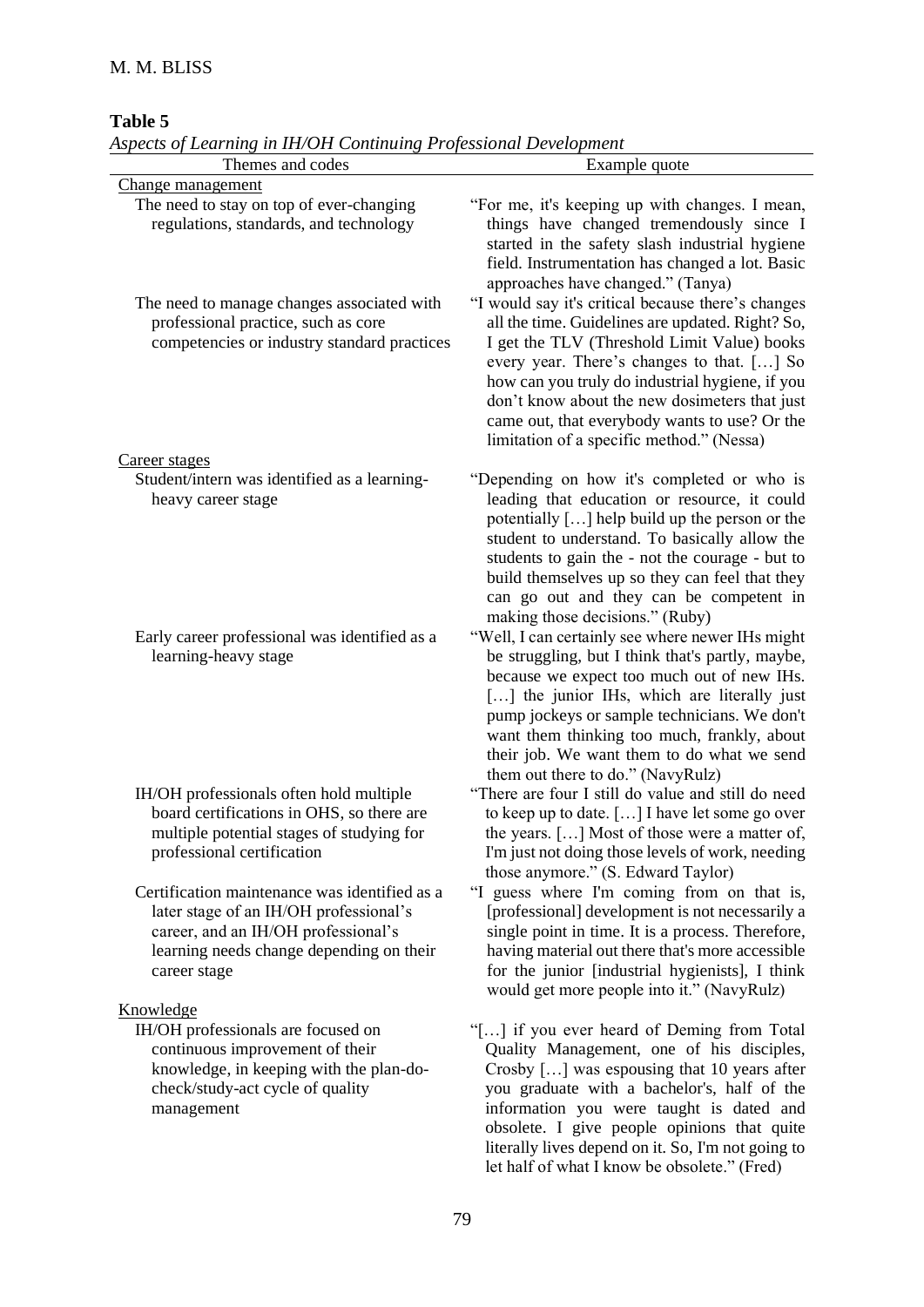**AMERICAN** 

# **JOURNAL OF OUALITATIVE**

#### **ERESEARCH**

IH/OH professionals felt that baseline competencies in professional practice are covered by this learning tier/level

#### Decision-making competence

Decision-making competence is needed to integrate theoretical or academic knowledge in IH/OH

Decision-making competence is needed to integrate operational or industry knowledge in IH/OH

#### Task competence

Technical task competence and management task competence are needed for IH/OH professionals, and depends on the career level of the individual

#### Transfer of knowledge

- Effective project management is one way that knowledge is transferred from the IH/OH professional to the employer
- Transfer of knowledge is an indicator of IH/OH professional competence

Transfer of knowledge was viewed as the ultimate goal of IH/OH practice

- "We never build on that knowledge or test that knowledge or the skills learned, or the competencies learned. Over the course of that, we just kind of continue to go back and do what we did before." (Felix)
- "I want the download. I want the information. I need to integrate it somehow, in a practical way, to what I do and what I am doing. And definitely the decision-making competence. I want that level of comfort, a degree of competence that the decisions I'm making are well grounded and understood." (Ray)
- "You now are placed in a situation. Not only do you have to sit down with somebody that has no clue about environmental, health, and safety, and you have to convince them about what decision-making needs to happen. And I think that there's not enough training on that." (Nessa)
- "Because if you've got somebody who's just starting out, they're going to want the transfer and the task competence. If you have somebody who's starting to be a manager or is mid [career], they're going to be looking more for the decision making." (Sophie)
- "But as a consulting IH, I already do this all the time. I collect various pieces of information from various resources and references, and I apply them to my situation and my client project as needed." (NavyRulz)
- "I think there's a lot of resources that could be used for that that are going to help folks understand the application of what they're learning or what they're looking at. […] Because again, we just don't need information for information's sake. We need information so that it can be applied." (Dwight)
- "I would use what was learned to perform tasks successfully as the transfer to see how things are actually working in the field. Like you said, it typically stops after you take the class. I know we struggle with that, to see that things are done correctly in the field." (Tanya)

The most significant theme associated with participants' responses to this research question was the idea of change management in IH/OH practice. All participants believed continuing professional development was important to their professional practice, with multiple participants describing it as "critical" to their professional identity. Change management in IH/OH was described as revolving around the updates from regulatory agencies, improved standards of practice, new technology, and organizational process modifications. Participant Dwight explained how continual improvement processes affect continuing professional development needs in the IH/OH field: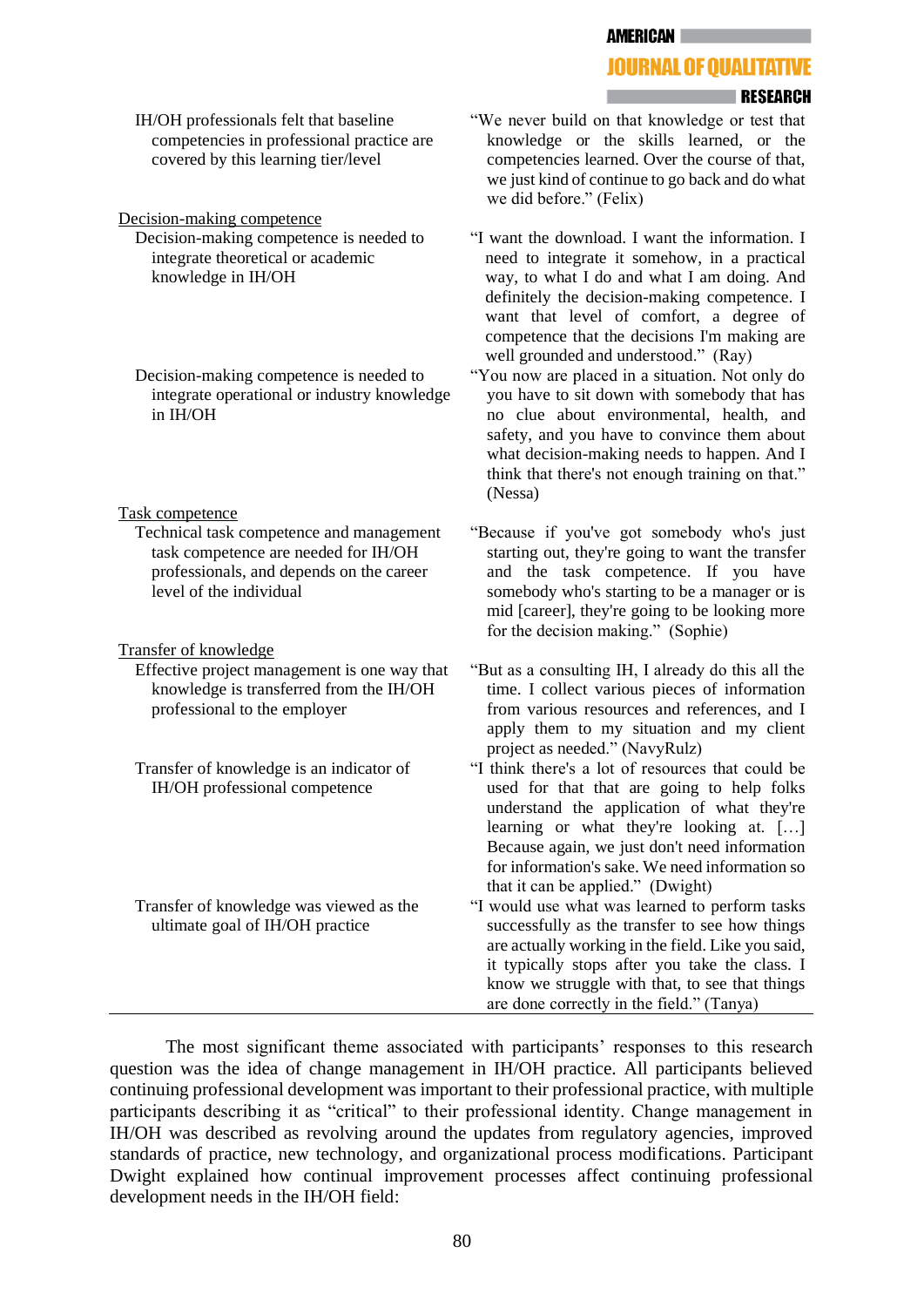*I think it's critical to our professional practice. We're called through our different management system standards to focus on continual improvement as an organization. And we're called to continually be innovating in safety within our organizations. The only way that we can support and sustain that is if we are also growing as professionals. So, there's a direct link between our organizations growing, and increasing our organizational safety, and becoming better and more knowledgeable professionals on our own.*

For multiple participants, professional development involved but also went beyond the requirements for compliance, due diligence, and certification maintenance. A board-certified IH/OH professional is ethically required to "give priority to EHS [Environmental Health and Safety] interests related to the protection of people, workplaces and the natural environment" (p. 1), with the protection of people, especially workers, as the top priority (Board for Global EHS Credentialing, 2020). Many of the participants described their dedication to this ethical tenet when responding to this research question. Participant Nessa noted that obtaining funding for professional development is a challenge for many IH/OH professionals, despite the obvious need to stay up to date in the field:

> *It is a barrier, because many employers do not understand that when you are working in environment, health and safety, industrial hygiene fields, you constantly have to learn and update, the regulations and what's new, what's changing. So, it is a struggle to convince your boss, your senior management, that is usually not in that same profession, to pay for that. Usually, the company pays it. But it's a lot of, it's a struggle, pretty much with every company I work with.*

Participants did not identify any one specific tier of learning from Thalheimer (2018) as being the most important, instead describing knowledge, decision-making competence, task competence, and transfer of learning as equally important depending on the career stage of an IH/OH professional. This may be due to the prevalence of highly experienced IH/OH professionals who were recruited for this study – the participants tended to answer this question on a macro or global level rather than on a micro or individual level. Only 10 (91%) of the participants agreed that knowledge was important for IH/OH professional development. The one dissenting participant (9%) believed that knowledge should have been covered by the academic preparation to become an IH/OH rather than being a part of continuing professional development. All 11 participants (100%) agreed that decision-making competence and task competence were important for professional development, and several believed these two tiers of learning should be the focus of an early career professional. Most participants (91%) also concurred that transfer of learning was important for professional development, believing this to be the end purpose of continuing professional development and the mark of competence as an IH/OH professional. The one participant (9%) who did not agree about transfer of learning being a necessary part of professional development argued that transfer is not possible to measure or confirm; therefore, it would be a subjective assessment by the person completing the continuing professional development activity. Knowledge, decision-making competence, and task competence were identified as learning-heavy stages for an early career professional, whereas transfer of knowledge was identified as the focus of a board-certified IH/OH professional, especially in management roles. Knowledge was also identified as the primary driver of professional development, especially given the constant changes to IH/OH practice. Knowledge was also acknowledged to be the tier where most IH/OH continuing professional development activities stops. Several participants recommended that OERs and OEPs be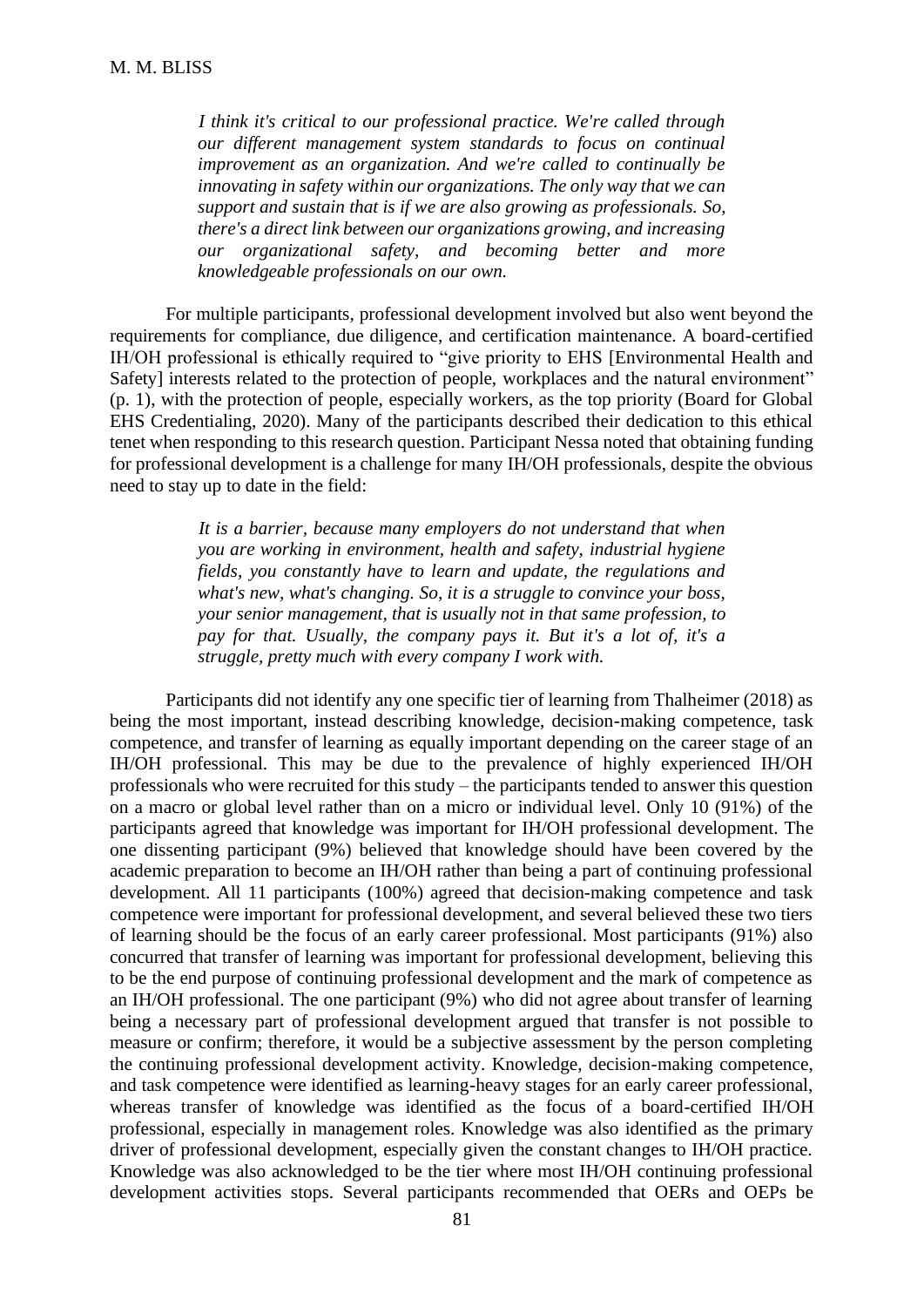### **JOURNAL OF OUALITATIVE**

#### **∣RESEARCH**

developed around decision-making competence and task competence, such as with case studies or scenarios. Participant Felix offered a helpful suggestion to structure OERs or OEPs in a layered format using the eight tiers of learning from Thalheimer (2018), explaining:

> *I think the best way to do this open education resourcing is to really make it a curriculum rather than a course, right? So, you have a level one, level two, level three, where they build on each other so that you can take the knowledge, the skills, whatever it is that you've learned in the basic course, and you apply that in the next level. And then you demonstrate decision making competence at the next level. That's one way to capture that knowledge transfer.*

This suggestion was unique among the participants and warrants further assessment. In general, the opinion of IH/OH professionals relating to the level/tier of learning needed for continuing professional development is that the level/tier depends on the career stage of the IH/OH professional. Knowledge, decision-making competence, task competence, and transfer of learning were all identified as necessary aspects of learning for all IH/OH professionals engaging in professional development. Participants felt that decision-making competence and task competence should be the focus of OERs and OEPs for IH/OH, as these skills are necessary but likely not assessed in current professional development activities. The primary concern from participants was the need for knowledge to be applied in various organizational and industrial contexts, which is similar to the definition of transfer from Thalheimer (2018).

#### **Discussion**

# **RQ 1: Openness in Continuing Professional Development**

This study introduced most participants to the idea of openness. Participants seemed reluctant to embrace the concept of openness, primarily from the legal and risk management concerns of using a modified document or resource, but also from knowledge hoarding and a sense of elitism in the IH/OH field as compared to safety and OHS.

### *Identity Crisis in IH/OH Field*

Although participants described a growing sense of community among IH/OH practitioners, mostly due to the online closed social media platforms hosted by professional organizations such as the ASSP (2020a) and AIHA (2020a), participants also noted the historical divisiveness between IH/OH professionals and generalist OHS professionals. Hudson and Ramsay (2019) described the trend towards a more OHS professional, as evidenced by the recently developed capability framework and international standard for OHS practice by the International Network for Safety and Health Practitioner Organisations (INSHPO). IH/OH is recognized as a specialist profession in the INSHPO (2017) capability framework, which continues this division between IH/OH and general OHS. Hale and Booth (2019) also described this division between OHS generalists and OHS specialists in the United Kingdom. Derman et al. (2020) also seemed to identify IH/OH professionals and the "overall health and safety community" (para 2) as related but separate entities. Therefore, this perceived identity crisis between IH/OH and general OHS professionals still appears to be present.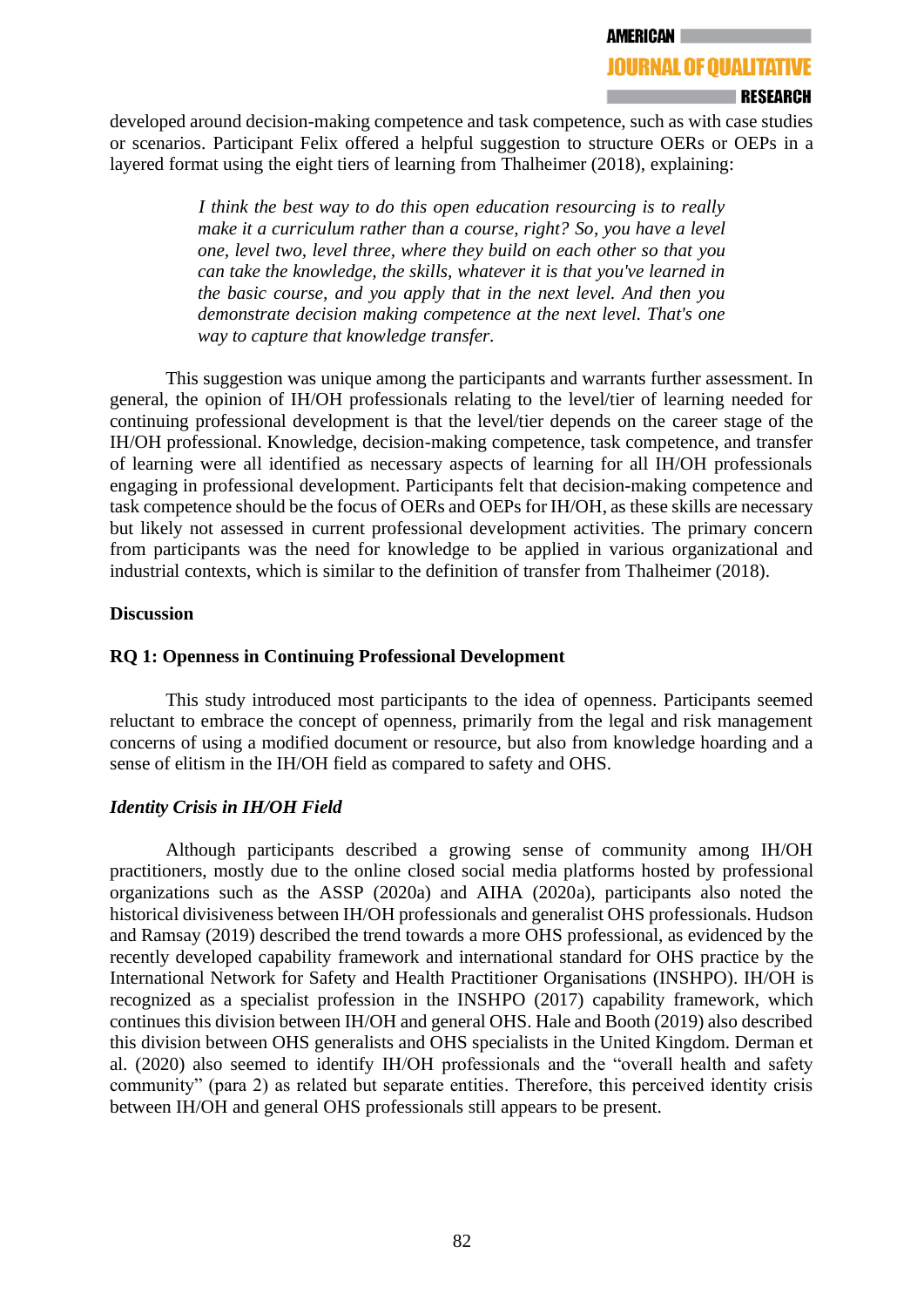#### *Role of Professional Organizations*

Volunteer work with the various professional organizations, including the ASSP and AIHA, was identified by many participants as one of their primary methods of continuing professional development. This participation in volunteer work could consist of leadership in advisory committees and work groups, development of consensus standards, and networking with other IH/OH professionals to collaborate and share best practices. Participants understood the role of these professional organizations in professional development as a service provider for developing courses around technically challenging topics, certification preparation and maintenance, and other professional development needs relating to leadership and business. The AIHA (2020b) developed AIHA University for IH/OH professionals to earn contact hours as evidence of their continuing professional development for maintenance of board certifications, including eLearning options, face-to-face options, certificate programs, conferences, and a variety of books matching the education options. Similarly, the ASSP (2020b) developed certificate programs, online and in-person courses, certification preparation courses, and conferences for professional development. Both the AIHA (2020b) and ASSP (2020b) offer continuing education units through their accreditation by the International Association for Continuing Education and Training (IACET); these continuing education units from IACET can be used for documentation of lifelong learning that is required for maintenance of designations and/or board certifications. Participants expressed a concern that a focus on openness would potentially affect the revenue streams for these professional organizations, but also noted that membership in these professional organizations should allow for development of OERs as a benefit of membership and a service to the community. It seems that the related professional organizations recognize and are filling this role for developing professional development opportunities in IH/OH and general OHS. However, the effects of the COVID-19 pandemic on the revenue streams of professional organizations (due to not hosting in-person conferences or educational events) may exacerbate the budgetary concerns and lead to less acceptance of openness, because sales of resources and educational materials may become the primary revenue stream to keep the organizations financially stable.

### *Public Open Scholar Concept*

When participants were asked to evaluate the IH/OH community's readiness for a public open scholar's work and assess the IH/OH community as a self-educating community, responses were mixed, indicating that the IH/OH community may not be ready for a public open scholar at this time. Perryman and Coughlan (2014) explained that the first step in the public open scholar's role is to find a community and assess whether the community is a selfeducating community and therefore, ready for openness and OERs. The findings from this qualitative study indicate that the IH/OH community does not currently have an interest in a public open scholar's work to gather and curate available OERs in the subject area for continuing professional development, as the IH/OH community is concerned about the quality and usability of such resources. Additionally, participants noted the improved cohesion and creative capacity of the IH/OH community but expressed concerns with the participation in the community and identity or sense of community. This likely relates back to the identity crisis and historical divisiveness, as well as the knowledge hoarding common in IH/OH professionals.

#### *Open Sharing of IH/OH Resources*

The primary concern of participants about open sharing of IH/OH resources was the potential for the information to be mis-communicated or inappropriately used, resulting in injury, illness, or death to an employee of an organization. IH/OH professionals frequently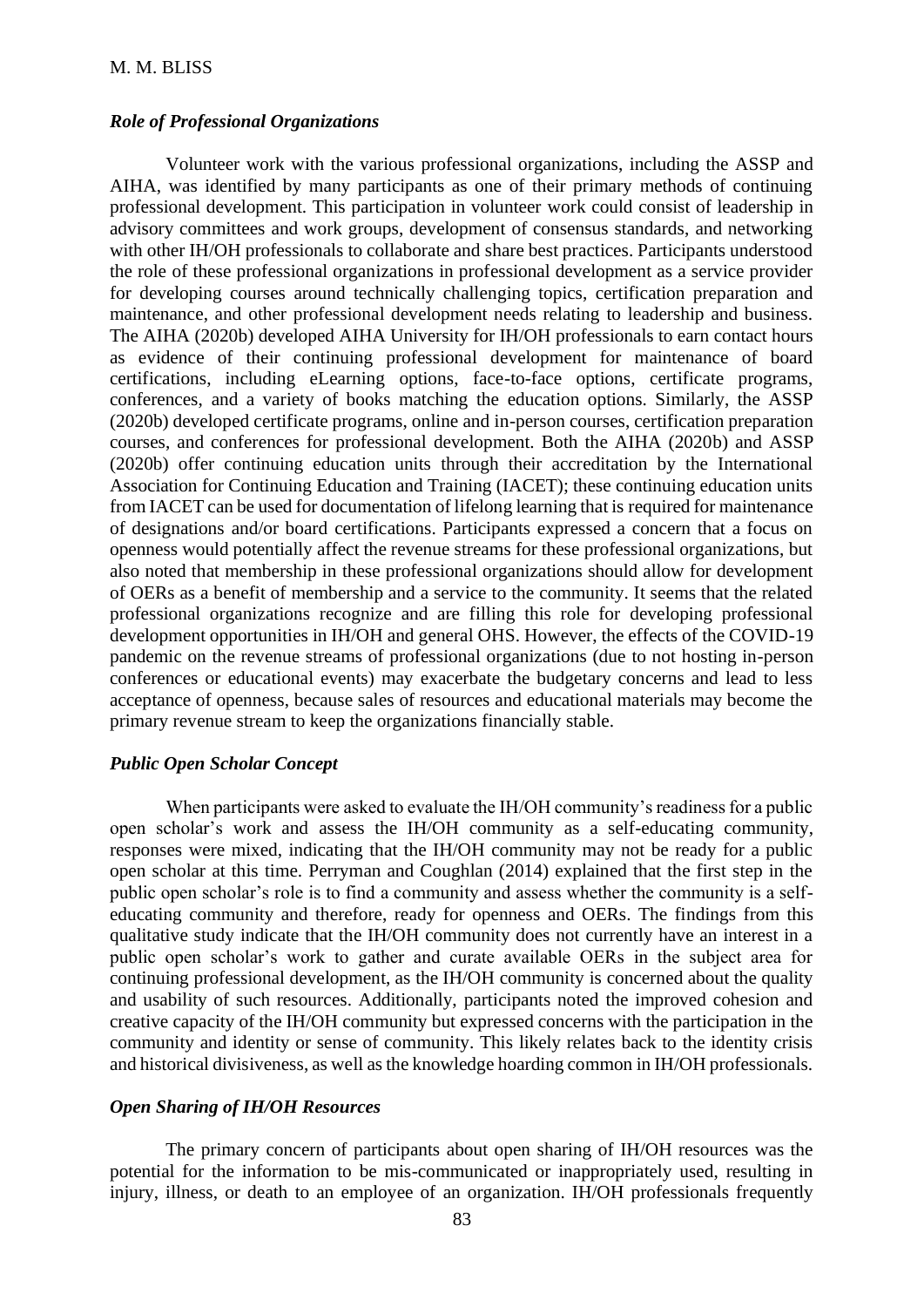#### **JOURNAL OF QUALITATIVE**

#### **I RESEARCH**

engage in risk communication and technical communication, and therefore may be hesitant or reluctant to use free and open resources unless they were developed by and provided by a known entity with an established reputation. More than half of the participants expressed concern with the potential for misuse if an open resource was remixed, reused, and redistributed, but did not anticipate issues with an individual IH/OH retaining and revising an open resource for their own personal use. Nguyen-Truong et al. (2019) noted a potential concern with quality in free and open resources used in a public health course, but also explained how an academic and community-engaged approach (like the public open scholar role) can identify and evaluate quality open resources for a particular field of study. Similarly, Hemingway et al. (2011) identified the benefits of open resources in supporting a community of practice in public health and recommended the use of peer review by the user communities to address concerns with quality. Although this qualitative study indicates that the IH/OH community is not ready for free and open sharing of IH/OH resources at this time, it also demonstrates the need for further study to assess if this opinion is held by the OHS community at large, as a subset of public health.

### **RQ 2 and 3: OERs and OEPs in Continuing Professional Development**

Free and open learning materials were of interest to participants in this study, but not for continuing professional development that is completed for certification maintenance purposes. Participants felt the benefits of OERs and OEPs outweighed the weaknesses.

### *Participation in Continuing Professional Development*

Participants described the benefits of in-person events for networking and learning in an interactive classroom-type environment, but also noted their preference for online learning, due to the affordability and convenience. This mix of in-person and online professional development options can be matched to the current offerings of both the ASSP (2020b) and AIHA (2020b). However, participants also expressed an interest in using OERs and OEPs for professional development, specifically best practice documents that were searchable, available online, and topic-based, with links to the consensus standards or professional practice documents developed by the AIHA, ASSP, and others.

Suggestions for OERs and OEPs included a wiki-type resource as a baseline of accepted IH/OH practice, a wiki-type resource matched to certification exam blueprints, or a wiki-type resource with case studies and scenarios that could be used and adapted for training and education purposes. Development of these wiki-type OERs could be a goal for a work group or advisory committee within the established volunteer efforts of the ASSP, AIHA, or a similar professional association dedicated to the advancement of OHS professionals. Completion of a wiki-type OER would likely require a gap analysis of available free and open IH/OH resources as compared to the professional core competencies, certification exam blueprints, or other established framework for professional practice. The primary issue with this gap analysis or wiki-type OER is the lack of consensus among OHS professionals about what the profession is, and whether it is a profession at all. Pryor et al. (2019) discussed the state of OHS professional practice and the lack of a comprehensive Body of Knowledge (BoK) for the field. Pryor (2016) previously recommended that the professional development for OHS professionals be focused on capability, rather than competency, and recognized the BoK should be used for gap analysis for continuing professional development of OHS professionals via capability statements, such as those developed by INSHPO. It is unclear whether the two levels of OHS specialist described in the INSHPO framework are a match to how OHS is actually practiced in the field, and whether IH/OH professionals are a separate profession or a specialty within the OHS profession (Pryor et al., 2019). The role of continuing professional development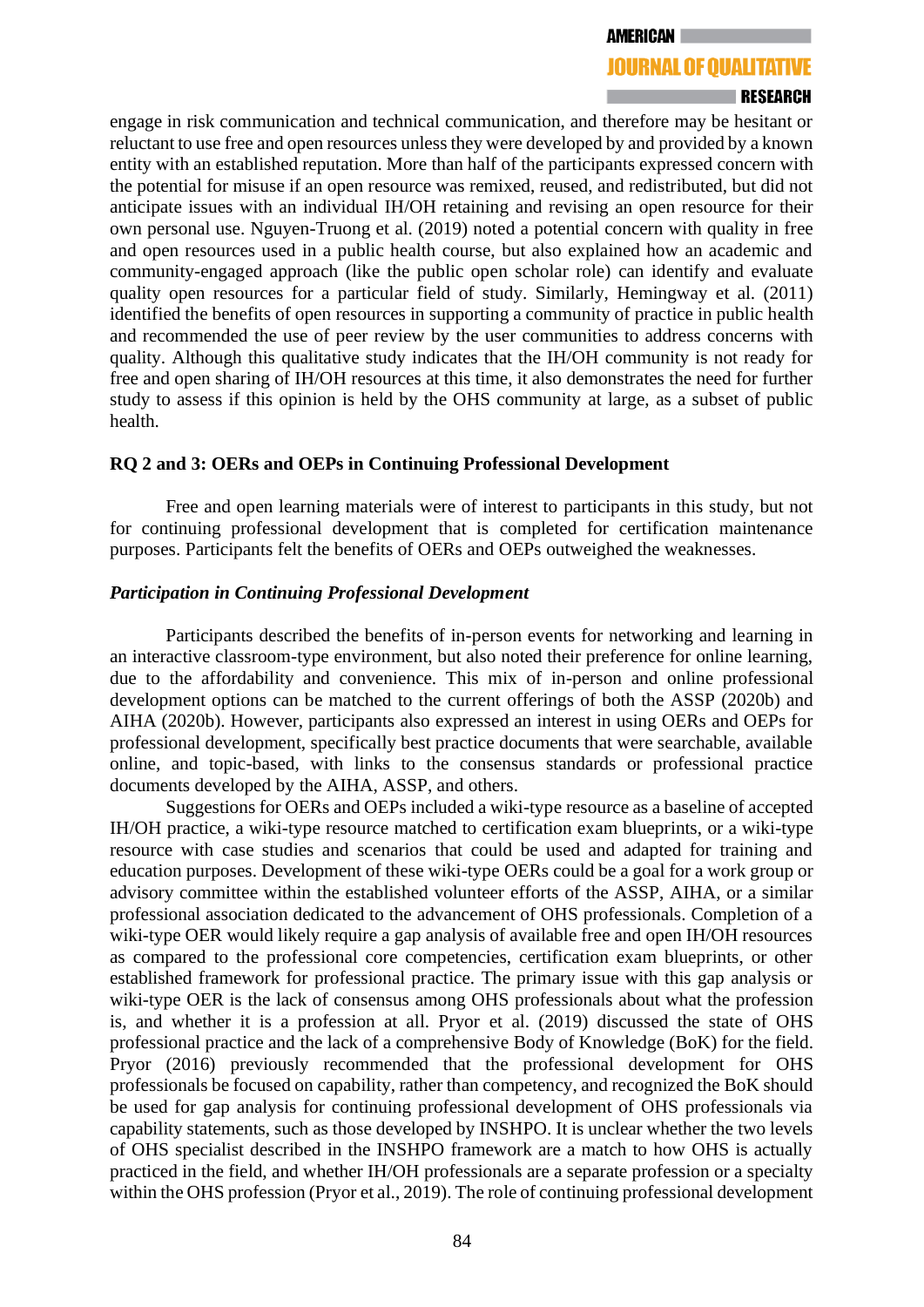is abundantly clear in the INSHPO (2017) framework, as it is "not expected that an OHS Professional or OHS Practitioner would gain the knowledge through education alone" (p. 28), but the scope and state of the profession is still being argued in the academic literature. Therefore, development of OERs and OEPs may need to wait until there is consensus on what the state of the OHS profession is, which competencies are needed, and what the standard of OHS practice should be.

# *Benefits and Weaknesses of OERs and OEPs*

Participants were quick to identify the benefits of free, convenient, and online OERs and OEPs, noting that the OERs and OEPs could be used for just-in-time learning and training of new IH/OH professionals. Concerns with quality and inadequate peer review of OERs and OEPs were the primary weaknesses identified, as well as an inability to track or count their participation or completion of an OER or OEP for certification maintenance points or credit. Nguyen-Truong et al. (2019) recommended that OERs be developed as a partnership between academics and practitioners in the field to ensure quality and adherence to professional practice standards. Therefore, one option to address these perceived weaknesses would be to have a public open scholar perform a gap analysis of available OERs and OEPs in IH/OH, identify missing topics, recommend development of additional OERs and OEPs, and engage volunteer IH/OH professionals to peer review the available OERs and OEPs using a descriptive rubric for quality and content. This gap analysis is similar to the public open scholar process developed by Perryman and Coughlan (2013), where the public open scholar listens to the needs of the community and searches for open resources that fit the community's needs. As noted previously, any efforts of a public open scholar, including this gap analysis, cannot occur until there is a consensus on OHS and IH/OH practice. Pryor et al. (2019) noted the OHS framework may need adaptation and development to fit the specific needs of OHS professionals in each country depending on the regulatory requirements. This may complicate development of OERs and OEPs, if the practice requirements between countries are radically different.

### **RQ 4: Level/Tier of Learning for Continuing Professional Development**

Continuing professional development was identified as important to the professional practice of an IH/OH, mostly due to the need for change management and maintenance of board certifications. Participants were hesitant to select any one level/tier of learning as the most important, instead noting that the level/tier of learning was dependent on the career stage of the IH/OH professional.

# *Participation in Continuing Professional Development*

All participants described their continuing professional development as crucial, critical, or important to their professional practice in IH/OH. Most of the participants held a CIH designation or a related board certification in general OHS, and most board certifications in the field have a lifelong learning requirement to maintain certification. Ramsay and Hartz (2017) described how continuing professional development that is matched to continuously updated educational standards is necessary for OHS to be recognized as a profession through occupational closure. Using continuing professional development as part of professional certification will help to "achieve long-term sustainable professional competence" (p. 49) as part of professional practice in accordance with a code of ethics (Ramsay & Hartz, 2017). The Board for Global EHS Credentialing (2020) code of ethics for certificants, which supports the CIH designation, requires certificants to "continually seek to maintain and/or enhance their professional capabilities" (p. 1) through professional development to retain their credentials.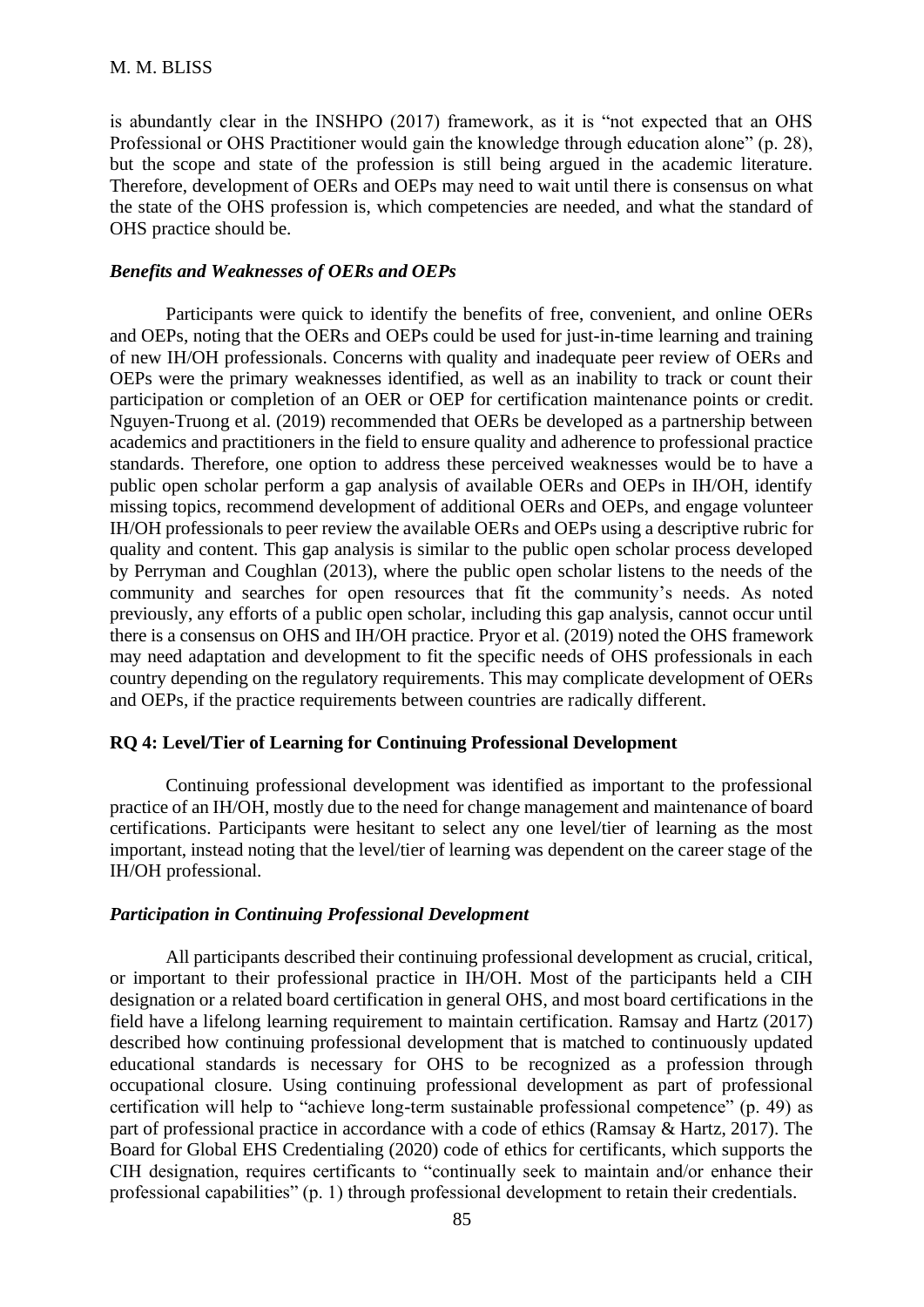**AMERICAN** 

#### **JOURNAL OF QUALITATIVE**

#### **ERESEARCH**

Pryor (2019) described how the lack of a core BoK has limited OHS professional development for the last decade and explained the challenge of developing a core BoK for OHS based on a conceptual framework that is not yet agreed upon by the entire profession. Rae et al. (2020) further evaluated the challenge of professional development in OHS, because "practitioners conduct activities that are disconnected from research, guided more by standards and legislation than by either theory or evidence" (p. 2). In this study, participants were more interested in continuing professional development to stay knowledgeable about changing regulations, technology, and standards of practice; the lifelong learning was viewed as necessary, whether or not the participant held a board certification.

### *Level/Tier of Learning Desired by IH/OH Professionals*

Interestingly, the level or tier of learning desired by participants seemed to be dependent on their career stage. Participants noted the importance of gathering knowledge, decisionmaking competence, and task competence in the student/intern stage, early career professional stage, and professional stage. Participants were interested in the LTEM by Thalheimer (2018), specifically its focus on continual improvement cycles, as these cycles are common in IH/OH practice. The lower tiers of LTEM (attendance, activity, and learner perceptions) may be necessary for documentation of completion of a learning activity but are not useful for professionals trying to evaluate their own learning. Baseline competencies in any professional practice are covered by the knowledge tier.

Decision-making competence could be assessed through scenarios, case studies, and other methods of integrating theoretical or academic knowledge into professional practice. Thalheimer (2018) also recommended the use of the Situation-Evaluation-Decision-Action (SEDA) model for developing continuing professional development that bridges decisionmaking competence and task competence using scenarios or case studies. Rae et al. (2020) recommended the use of real-world case studies for advancing the state of OHS knowledge and research. Task competence could be assessed for both technical tasks and management tasks, with the primary goal being transfer of knowledge. Participants noted that transfer of knowledge or learning was an indicator of IH/OH professional competence. Continuing professional development options developed for IH/OH professionals should be assessed using LTEM with a focus on knowledge, decision-making competence, and task competence, with consideration given to the career stage of the IH/OH professional.

Transfer of learning can be demonstrated by the IH/OH professional once they are performing their job but would be difficult for a provider of professional development to assess. Chatterjee et al. (2018) described how the learning transfer from an individual to their organization is affected by the individual's perception of organizational culture and the learning transfer environment, including the supervisor support, peer support, and performance coaching of the individual. Although the effects of transfer would be difficult for a professional development provider to assess, but both transfer and the effects of transfer could be assessed as part of an IH/OH professional's performance review by management.

#### **Conclusions**

The findings of this qualitative study provide useful information about openness in the IH/OH professional community and how OERs or OEPs might be used for professional development. Limited research has been conducted on continuing professional development in IH/OH and the general OHS profession. Most of the available research about professionalism in OHS has focused on developing or revising academic curriculum and the need for accreditation of academic programs (Ramsay & Hartz, 2017), the need for certification as a requirement to practice (Hudson & Ramsay, 2019), and ongoing discussions about whether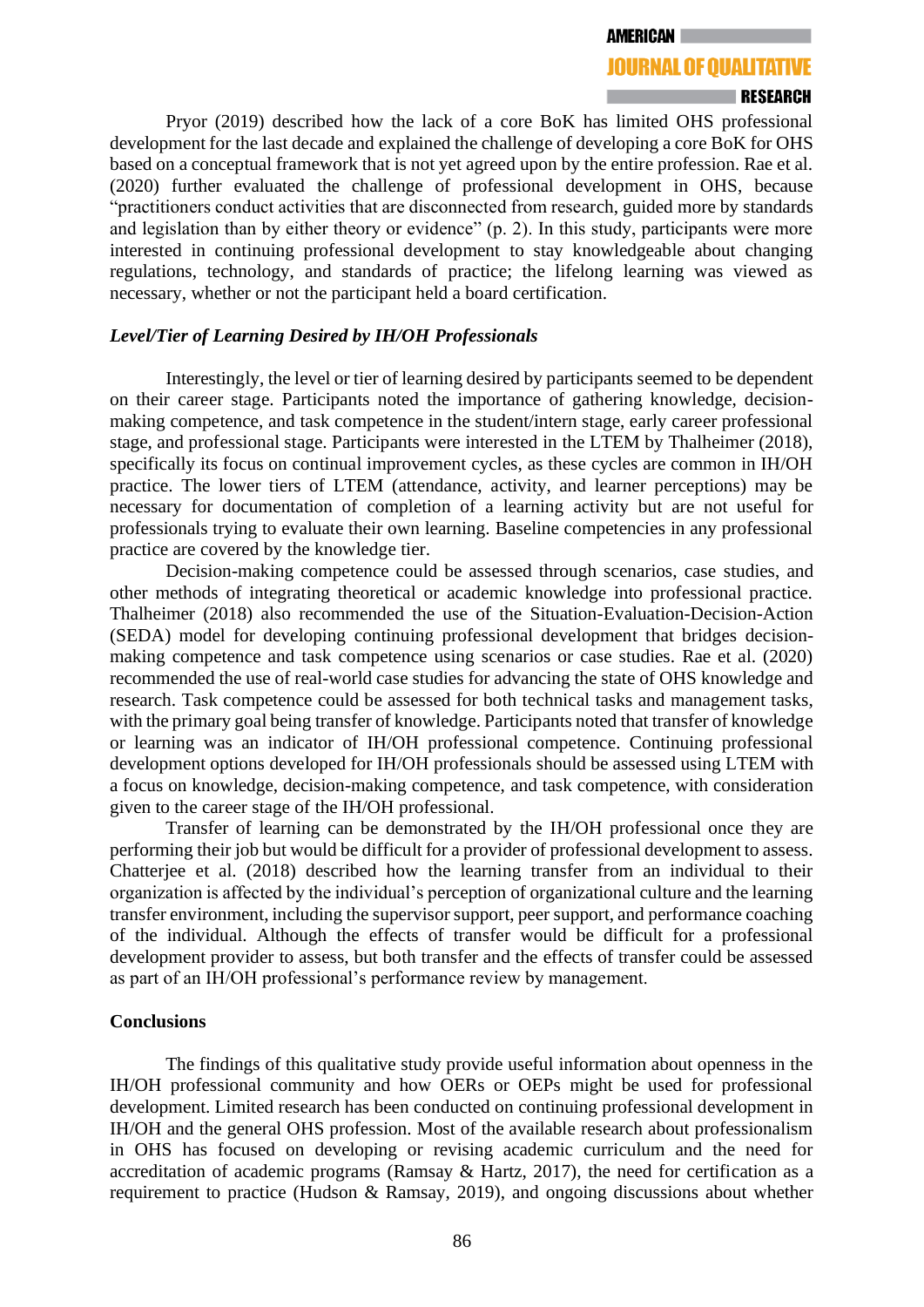OHS is still an occupation versus becoming a mature and established profession (Hale et al., 2020).

Continuing professional development is a key element of mature professions and can be used for bridging the gap between inadequate academic education and professional practice, preparing individuals for certification, and helping individuals stay abreast of changes in professional practice throughout their working lifetime (Ramsay & Hartz, 2017; Scott et al., 2019). Findings from this study addressed a gap in the literature about IH/OH professionals' reasons for completing continuing professional development and assessed their interest in using OERs and OEPs for professional development. In this study, the levels of learning desired by IH/OH professionals when completing professional development activities were also evaluated.

Results of the study showed that IH/OH professionals primarily completed continuing professional development as part of the certification maintenance cycle, but participants also acknowledged the need for lifelong learning to keep apprised of changes in professional practice, regardless of whether they held a board certification. There was mixed interest from participants in using OERs and OEPs to complete their professional development, with most citing concerns about quality and peer review of the provided learning materials. The participants noted that an IH/OH professional's level of learning for continuing professional development would differ depending on their career stage, with early career professionals most focused on knowledge and decision-making competence and board-certified professionals most focused on task competence and transfer of learning to their organization or client(s). Additionally, the participants did not believe that the IH/OH community could be described as self-educating, although significant improvements have been noted since the creation of online closed social media platforms hosted by the two primary professional associations. Therefore, the IH/OH community may not be ready for or interested in a public open scholar's work to search for OERs, curate them, and share the information.

There were several limitations of this study. There was potential voluntary response bias that may have resulted in a skewed distribution of experience level, as most of the participants were board-certified and highly experienced, with an average of 31.3 years of experience in IH/OH and at least a master's degree. Potential for researcher bias was also present, but the researcher's professional experience in IH/OH may have helped provide a more nuanced understanding of the participants' responses to interview questions.

Future research on the topic of openness in IH/OH continuing professional development should be focused on early career professionals and mid-career professionals, with recruitment of study participants from both board-certified and non-certified individuals. A better understanding of how employers support continuing professional development needs of IH/OH and general OHS professionals also appears to be needed. If this study was to be repeated or improved upon, an online focus group with written responses from study participants, with the questions provided to participants ahead of time, might lead to improved participation and more useful, focused answers to the interview questions and prompts.

As a result of this study, professional associations in the IH/OH and OHS communities should be the primary drivers of improving the self-educating nature of the community at large, by increasing the participation, cohesion, sense of identity, and creative capability of the community through the online closed social media platforms for their members (Coughlan & Perryman, 2012). However, these professional associations may be disincentivized to embrace openness and the generation of OERs for the community, due to a potential loss in revenue from sales of copyrighted materials required for professional practice. Compounding the problem is the fact that board certification and membership in these professional societies is not required for IH/OH or OHS professionals. Efforts to improve the self-educating nature of the community will leave out those professionals who are not members of a professional society and are not board-certified. These non-member and non-certified professionals would likely benefit most from OERs for professional development. The results of this study can be applied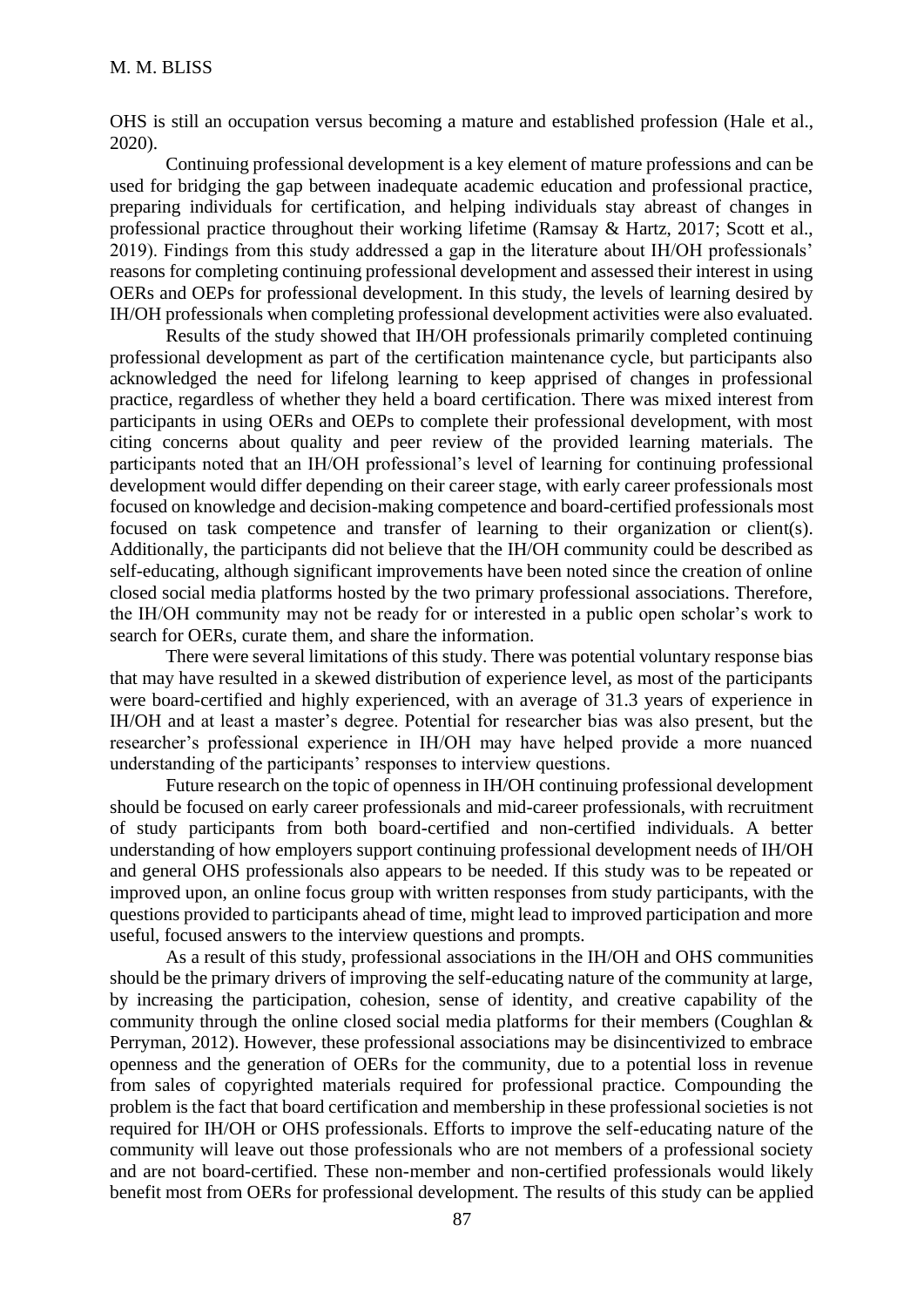#### **RESEARCH**

to other emerging health professions that do not currently have certification and licensure requirements for professional practice, as well as the professional societies that develop continuing professional development courses and learning activities for OHS professionals.

### **Funding Details**

This work was partially supported by a 2020 Research-Doctoral Dissertation Grant from the Board of Certified Safety Professionals Foundation.

### **Declarations**

- Ethics approval and informed consent This study was approved by the A.T. Still University – Kirksville College of Medicine IRB (May 6, 2020).
- Consent for publication Participant informed consent included publication of results.
- Availability of data and materials The qualitative data is not publicly available due to small sample size. Requests to corresponding author for data can be made and may be available subject to IRB approval.
- Competing interests Author declares no competing interests.

# **References**

- American Industrial Hygiene Association. (2018). *Core competencies for the practice of industrial/occupational hygiene*. https://www.aiha.org/publications/corecompetencies-for-the-practice-of-industrial-occupational-hygiene
- American Industrial Hygiene Association. (2020a). *5 reasons why you should join Catalyst*. https://www.aiha.org/membership/catalyst
- American Industrial Hygiene Association. (2020b). *AIHA University*. https://www.aiha.org/education
- American Industrial Hygiene Association. (2022). *Healthier workplaces: Back to work safely*. https://www.backtoworksafely.org/
- American Society of Safety Professionals. (2020a, January 17). *5 ways the ASSP Community is different than LinkedIn*. https://www.assp.org/news-and-articles/2020/01/17/5-waysthe-assp-community-is-different-than-linkedin
- American Society of Safety Professionals. (2020b). *Education*. https://www.assp.org/education
- Board for Global EHS Credentialing. (2020). *Code of ethics*. http://www.abih.org/sites/default/files/downloads/BGCEthics2020.pdf
- Chatterjee, A., Pereira, A., & Bates, R. (2018). Impact of individual perception of organizational culture on the learning transfer environment. *International Journal of Training and Development*, *22*(1), 15–33. https://doi.org/10.1111/ijtd.12116
- Coughlan, T., & Perryman, L. A. (2015). Learning from the innovative open practices of three international health projects: IACAPAP, VCPH, and Physiopedia. *Open Praxis*, *7*(2), 173-189. https://doi.org/10.5944/openpraxis.7.2.188
- Coughlan, T., & Perryman, L.-A. (2012). Reaching out with OER: the new role of public-facing open scholar. *eLearning Papers*, *31*, Article 31\_1. http://oro.open.ac.uk/35934/1/Indepth\_31\_1.pdf
- Curran, M. K. (2014). Examination of the teaching styles of nursing professional development specialists, Part I: Best practices in adult learning theory, curriculum development, and knowledge transfer. *Journal of Continuing Education in Nursing*, *45*(5), 233–240. https://doi.org/10.3928/00220124-20140417-04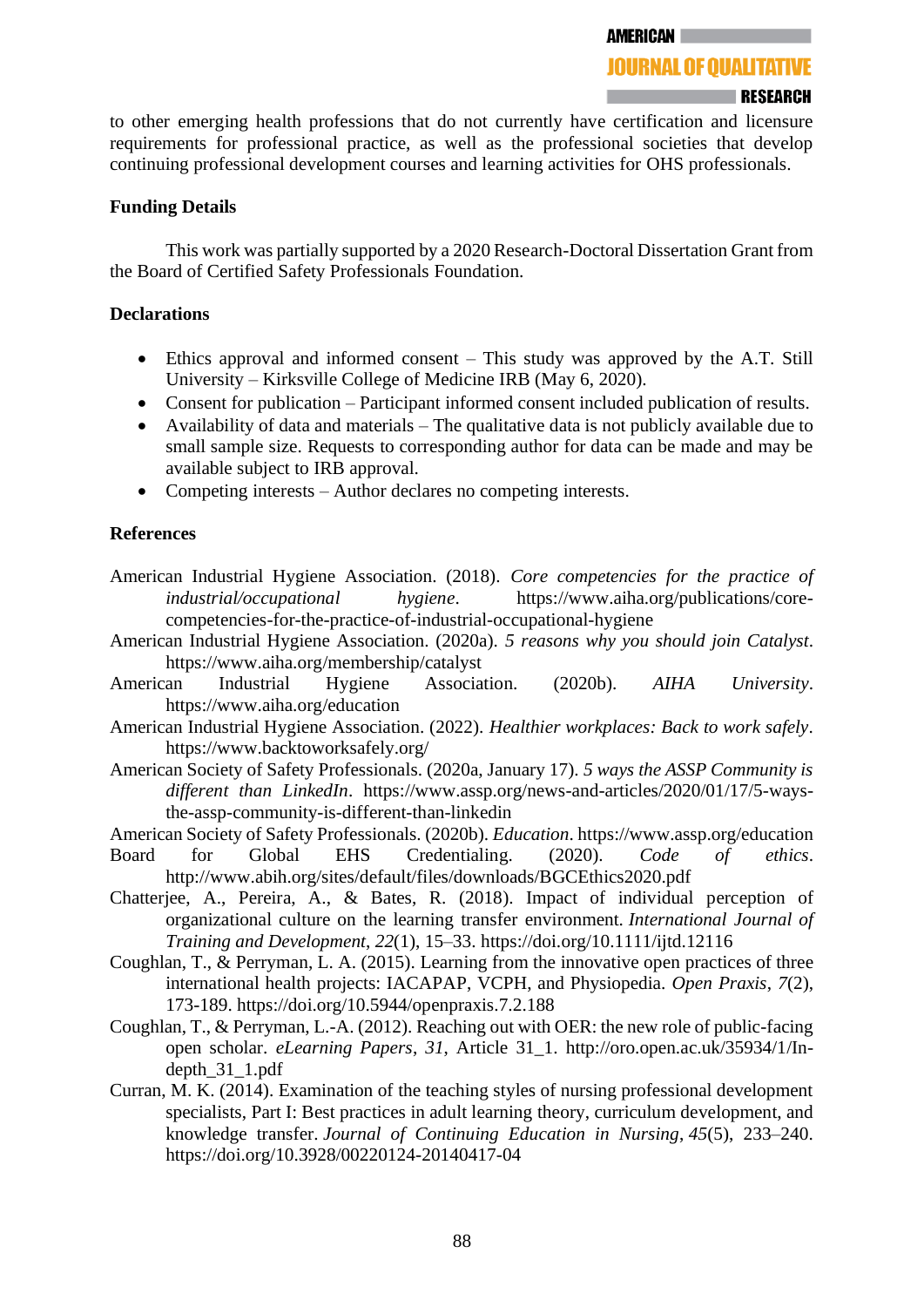- Derman, S., Strode, R., Archibald, D., Ellwood, C., Esswein, E., Knezevich, C., & Welty, S. (2020, May). *COVID-19 and the industrial hygienist: FAQs on practicing IH in a pandemic*. https://synergist.aiha.org/the-synergist-may-2020
- Hale, A. R., Hudson, D., & Pryor, P. (2020). The evolution of a global, professional capability framework covering the role, contribution and status of Occupational Health and Safety (OHS) professionals: Editorial, introduction and discussion. *Safety Science*, *122*. https://doi.org/10.1016/j.ssci.2019.104509
- Hale, A.R., & Booth, R. (2019). The safety professional in the UK: Development of a key player in occupational health and safety. *Safety Science*, *118*, 76–87. https://doi.org/10.1016/j.ssci.2019.04.015
- Hemingway, A., Angell, C., Hartwell, H., & Heller, R. F. (2011). An emerging model for publishing and using open educational resources in public health. *Perspectives in Public Health*, *131*(1), 38–43. https://doi.org/10.1177/1757913910391034
- Hudson, D., & Ramsay, J. D. (2019). A roadmap to professionalism: Advancing occupational safety and health practice as a profession in the United States. *Safety Science*, *118*, 168– 180. https://doi.org/10.1016/j.ssci.2019.04.018
- International Network for Safety and Health Practitioner Organisations. (2017). *The Occupational Health and Safety Professional Capability Framework: A Global Framework for Practice. Park Ridge, Illinois, United States*. https://www.inshpo.org/storage/app/media/docs/INSHPO\_2017\_Capability\_Framewo rk\_Final.pdf
- Nguyen-Truong, C. K. Y., Graves, J. M., Enslow, E., & Williams-Gilbert, W. (2019). Academic and community-engaged approach to integrating open educational resources in population health course. *Nurse Educator*, *44*(6), 300–303. https://doi.org/10.1097/NNE.0000000000000653
- Open Education Consortium. (n.d.). *About the open education consortium*. https://www.oeconsortium.org/about-oec/
- Perryman, L. A., & Coughlan, T. (2013). The realities of 'reaching out': Enacting the public facing open scholar role with existing online communities. *Journal of Interactive Media in Education*, *2013*(3), Article 21. https://doi.org/10.5334/2013-21
- Perryman, L. A., & Coughlan, T. (2014). When two worlds don't collide: Can social curation address the marginalisation of open educational practices and resources from outside academia? *Journal of Interactive Media in Education*, *2*, 1–12. https://doi.org/10.5334/jime.ab
- Pryor, P. (2016). Accredited OHS professional education: A step change for OHS capability. *Safety Science*, *81*, 5–12. https://doi.org/10.1016/j.ssci.2015.04.005
- Pryor, P. (2019). Developing the core body of knowledge for the generalist OHS professional. *Safety Science*, *115*, 19–27. https://doi.org/10.1016/j.ssci.2019.01.013
- Pryor, P., Hale, A., & Hudson, D. (2019). Development of a global framework for OHS professional practice. *Safety Science*, *117*, 404–416. https://doi.org/10.1016/j.ssci.2019.04.033
- QSR International Pty Ltd. (2020). *Student pricing*. https://www.qsrinternational.com/nvivo/products?pm=Student
- Qualtrics. (2020). *Research software for students and faculty*. https://www.qualtrics.com/education/student-and-faculty-research/
- Rae, A., Provan, D., Aboelssaad, H., & Alexander, R. (2020). A manifesto for reality-based safety science. *Safety Science*, *126*. https://doi.org/10.1016/j.ssci.2020.104654
- Ramsay, J. & Hartz, W. (2017). Model curriculum for OSH: Keys to becoming a profession. *Professional Safety*, *62*(3), 40-51.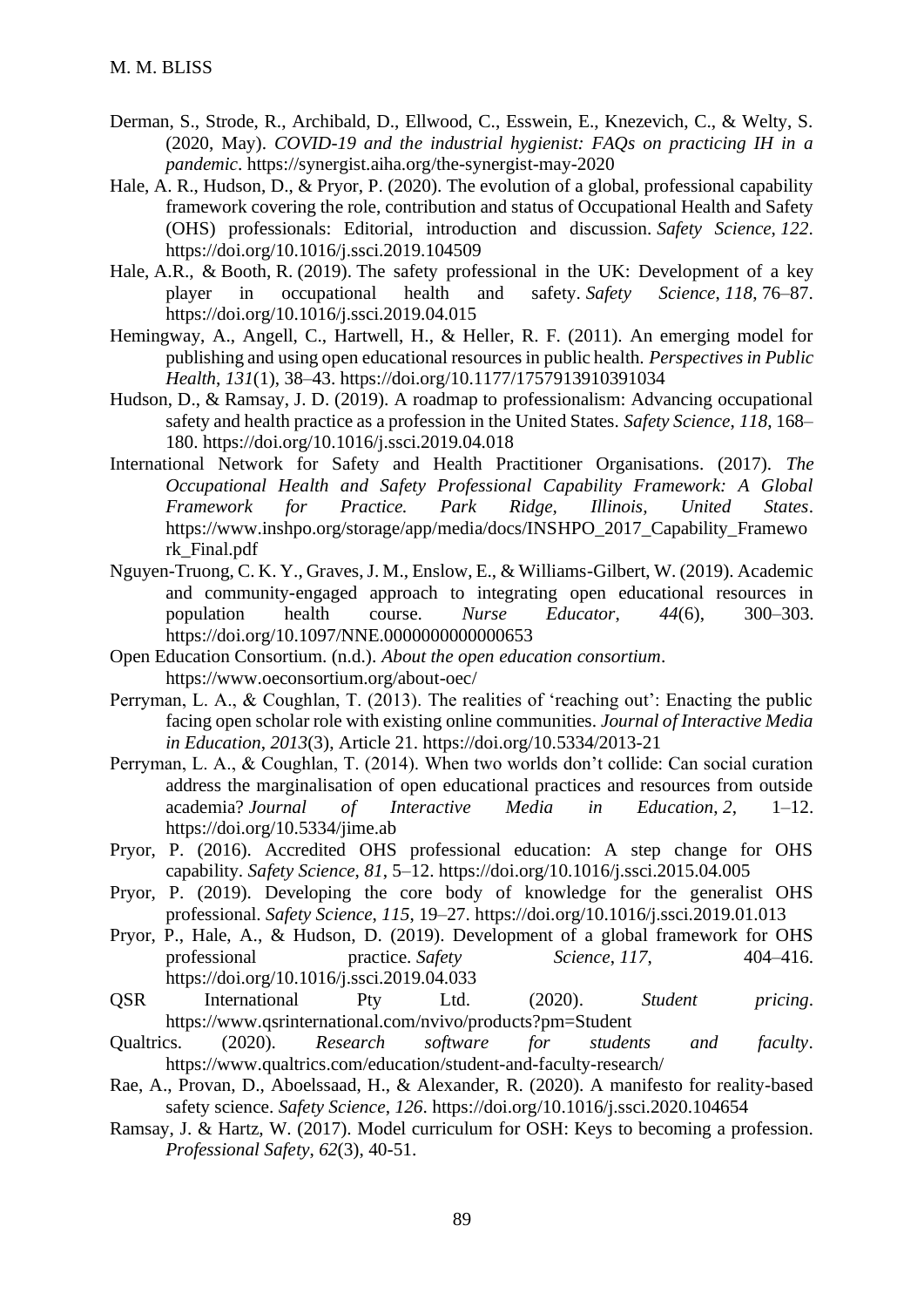**AMERICAN** 

#### **RESEARCH**

- Scott, J. G., Shore, E., Brown, C., Harris, C., & Rosen, M. A. (2019). Highlights from occupational safety and health continuing education needs assessment. *American Journal of Industrial Medicine*, *62*(10), 901–907. https://doi.org/10.1002/ajim.23014
- Thalheimer, W. (2018). *The learning-transfer evaluation model: Sending messages to enable learning effectiveness*. https://WorkLearning.com/Catalog
- Wiley, D. (2014, March 5). *The access compromise and the 5th R*. https://opencontent.org/blog/archives/3221
- Windle, R. J., Wharrad, H., McCormick, D., Laverty, H., & Taylor, M. (2010). Sharing and reuse in OER: Experiences gained from open reusable learning objects in health. *Journal of Interactive Media in Education*, *2010*(1), 1–18. https://doi.org/10.5334/2010-4

Zoom Video Communications, Inc. (2020). *Zoom for education*. https://zoom.us/education

### **Notes on Contributor**

*Morgan M. Bliss*, EdD, CIH, CSP, is a collegiate professor at University of Maryland Global Campus. Dr. Bliss publishes research in environmental and occupational health.

### **ORCID**

*Morgan M. Bliss,* <https://orcid.org/0000-0001-5336-1342>

*Manuscript received March 4, 2022 Final revision received April 20, 2022 Accepted May 13, 2022*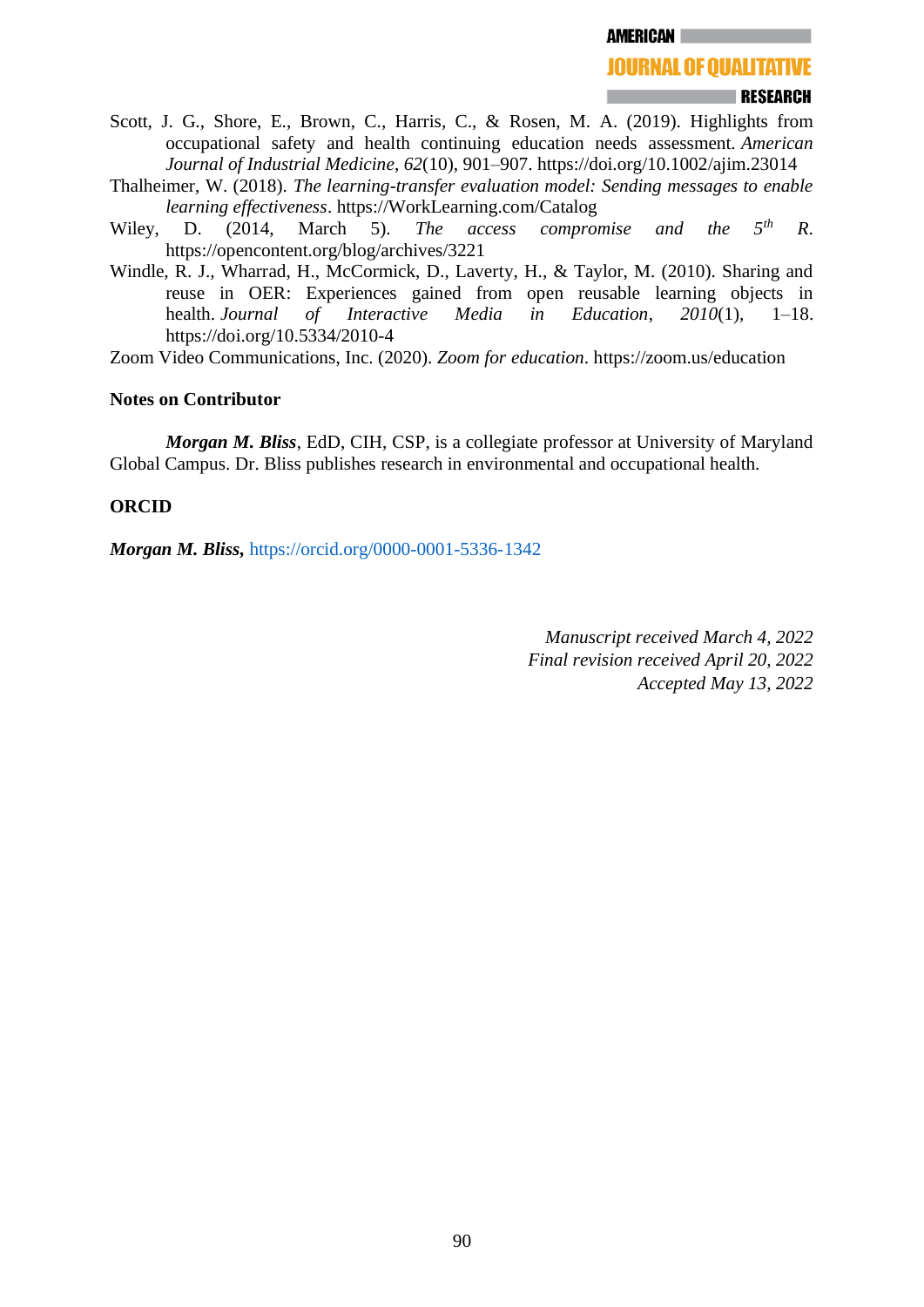# **Appendix A**

The following limited demographic information was collected via an online survey prior to scheduling interviews.

- **1.** Name
- **2.** Self-selected pseudonym
- **3.** Phone number
- **4.** Email address, either personal or professional
- **5.** Relevant IH/OH certifications held
- **6.** Years of professional IH/OH experience
- **7.** Current industry they work in (e.g., aerospace, agriculture, construction, education, healthcare, manufacturing, mining, oil and gas, public administration or government, research, technology, transportation, utilities, or other)
- **8.** Education level or highest degree completed
- **9.** Confirmation that they live and primarily practice IH/OH in the United States
- **10.** A statement about whether they engage in IH/OH continuing professional development, with options of Yes, No, and Unsure
- **11.** Commitment to participate in an approximately one-hour recorded web conference about IH/OH continuing professional development, scheduled at a mutually convenient time
- **12.** A statement about their interest in participating in the study, with the understanding that their information will be kept confidential, and they can withdraw from the study at any time without penalty

# **Appendix B**

The researcher developed the following semi-structured interview questions for this study about openness in IH/OH continuing professional development. Each question has the related research question indicated at the end in parentheses (for example: R1) and additional prompt questions beneath the original question.

- **1.** How do you participate in continuing professional development? **(R2)**
	- **a.** Do you have any professional certifications related to industrial/occupational hygiene (IH/OH)? Which ones?
	- **b.** Approximately how many hours per year do you spend on continuing professional development? Is it considered to be part of your job?
	- **c.** Who is responsible for paying for your continuing professional development? Is cost a barrier for you?
	- **d.** What is your preferred method of completing continuing professional development (such as conferences, in-person courses, online courses, selfstudy, or some other method)?
- **2.** Do you think continuing professional development is important to your professional practice? **(R4)**
	- **a.** What do you value about continuing professional development?
	- **b.** What other ways do you learn about new or complex topics in your field?
	- **c.** Why do you complete continuing professional development activities?
- **3.** What is the role of professional organizations, non-governmental organizations, non-profits, and other professional advocacy groups for continuing professional development? **(R1)**